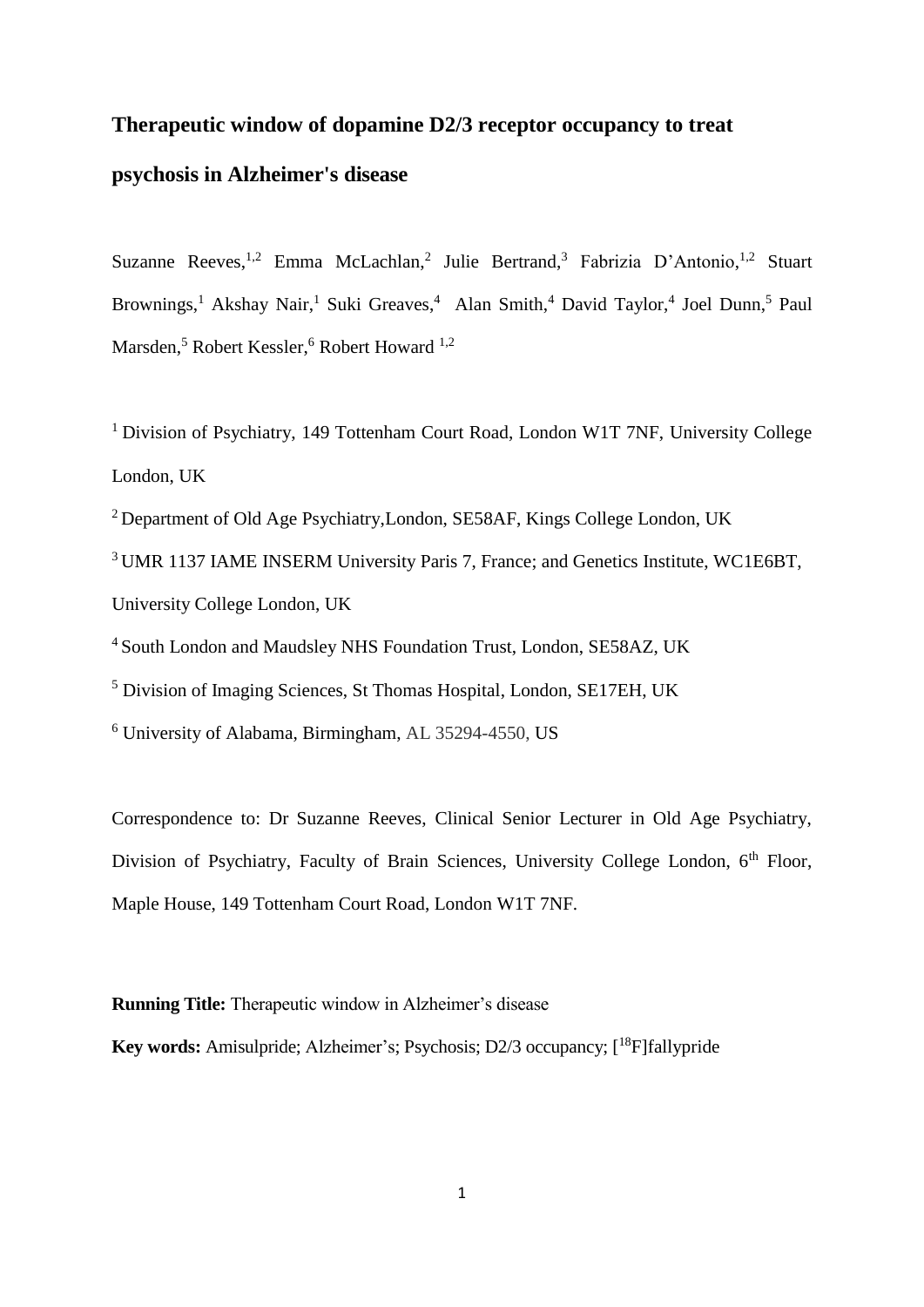**Abbreviations:** BBB = Blood brain barrier;  $BP_{ND}$  = Binding Potential non-displaceable;  $BP<sub>POST</sub>$  = Post-treatment  $BP<sub>ND</sub>$ ;  $BP<sub>PRE</sub>$  = Pre-treatment  $BP<sub>ND</sub>$ ;  $Cc$  = Blood drug concentration;  $D\frac{2}{3}$  = Dopamine receptor subtypes 2 and 3; IC50 = Blood drug concentration associated with 50% Imax;  $\text{HV} = \text{Interindividual variability}$ ; Imax = Maximum inhibitory effect of amisulpride at D2/3 receptors; MMSE = Mini Mental State Examination;  $NLME = Non-linear mixed effects modelling; C<sub>average</sub> = Average steady state exposure across$ the dosage interval (24 hours);  $EPS = Extrapyramidal side effects; PK = Pharmacokinetic.$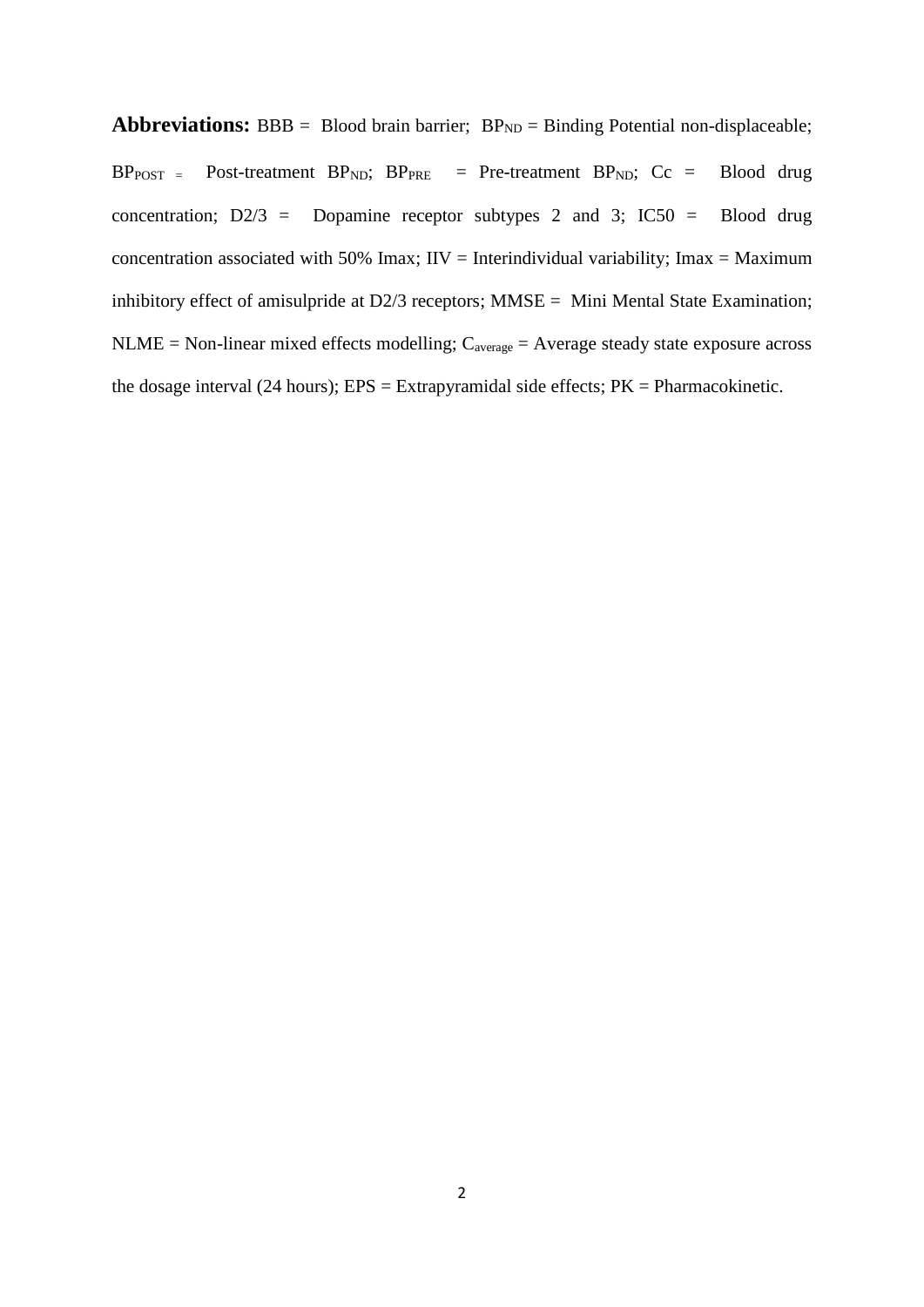## **Abstract**

Antipsychotic drugs, originally developed to treat schizophrenia, are used to treat psychosis, agitation and aggression in Alzheimer's disease. In the absence of dopamine D2/3 receptor occupancy data to inform antipsychotic prescribing for psychosis in Alzheimer's disease, the mechanisms underpinning antipsychotic efficacy and side effects are poorly understood. This study used a population approach to investigate the relationship between amisulpride blood concentration and central D2/3 occupancy in older people with Alzheimer's disease by combining (i) Pharmacokinetic data (280 venous samples) from a phase I single (50mg) dose study in healthy older people (n=20, 65-79 years) (ii) Pharmacokinetic,  $[^{18}F]$ fallypride D2/3 receptor imaging and clinical outcome data on patients with Alzheimer's disease who were prescribed amisulpride (25-75mg daily) to treat psychosis as part of an open study (n=28; 69- 92 years; 41 blood samples, five pre-treatment scans, 19 post-treatment scans) (iii) [<sup>18</sup>F]fallypride imaging of an antipsychotic free Alzheimer's disease control group (n=10, 78-92 years), to provide additional pre-treatment data. Non-linear mixed effects modelling was used to describe pharmacokinetic-occupancy curves in caudate, putamen and thalamus. Model outputs were used to estimate threshold steady state blood concentration and occupancy required to elicit a clinically relevant response (>25% reduction in scores on delusions, hallucinations and agitation domains of the Neuropsychiatric Inventory) and extrapyramidal side-effects (Simpson Angus Scale scores >3). Average steady state blood levels were low (71+-30 ng/ml), and associated with high D2/3 occupancies (65+-8%, caudate; 67+-11%, thalamus; 52+-11%, putamen). Antipsychotic clinical response occurred at a threshold concentration of 20ng/ml and D2/3 occupancies of 43% (caudate), 25% (putamen), 43% (thalamus). Extrapyramidal side effects (n=7) emerged at a threshold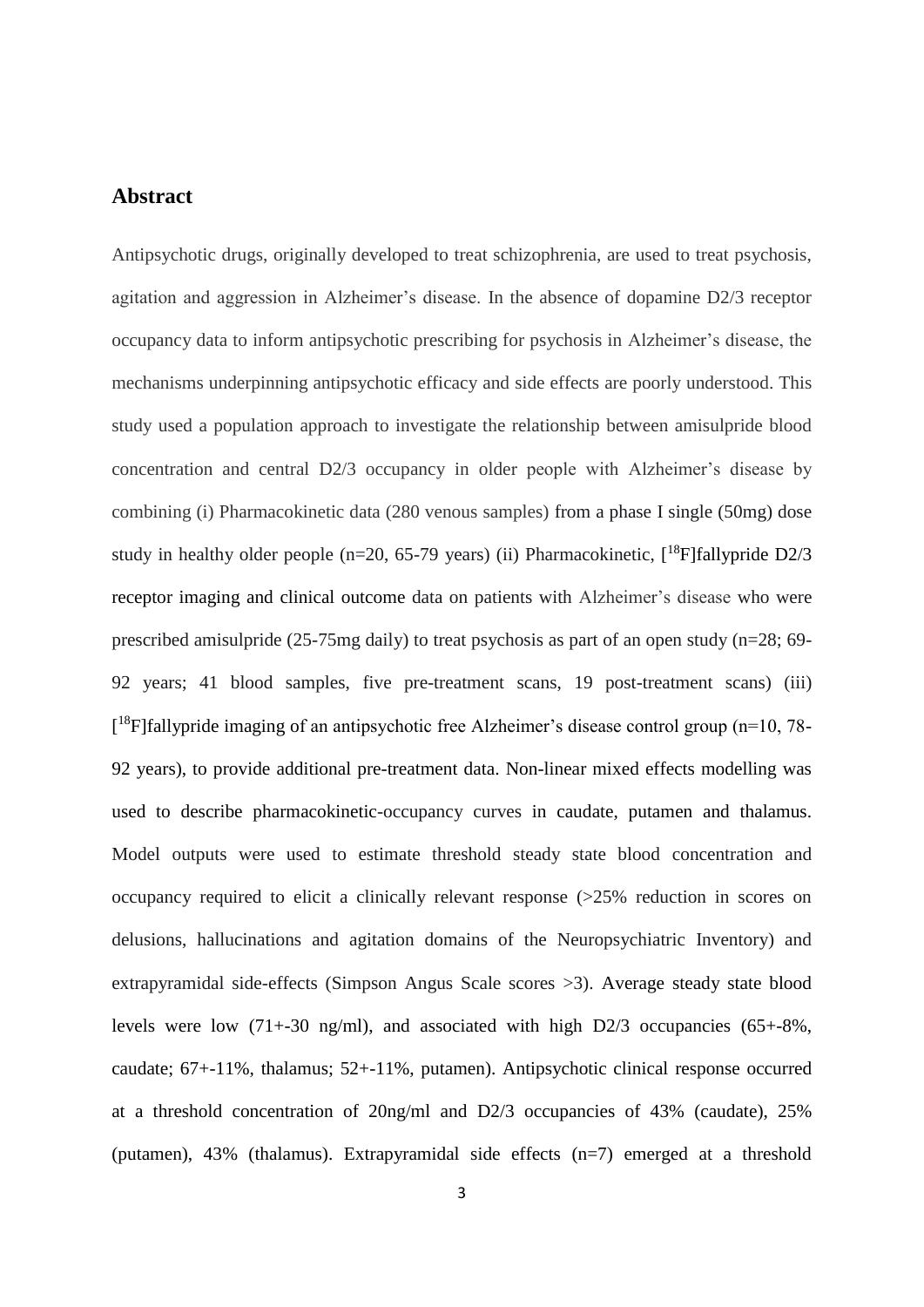concentration of 60ng/ml, and D2/3 occupancies of 61% (caudate), 49% (putamen) and 69% (thalamus). This study has established that, as in schizophrenia, there is a therapeutic window of D2/3 receptor occupancy for optimal treatment of psychosis in Alzheimer's disease. We have also shown that occupancies within *and beyond* this window are achieved at very low amisulpride doses in Alzheimer's disease due to higher than anticipated occupancies for a given blood drug concentration. Our findings support a central pharmacokinetic contribution to antipsychotic sensitivity in Alzheimer's disease and implicate the blood brain barrier, which controls central drug access. Whether high D2/3 receptor occupancies are primarily accounted for by age- or disease-specific blood brain barrier disruption is unclear, and this is an important future area of future investigation, as it has implications beyond antipsychotic prescribing.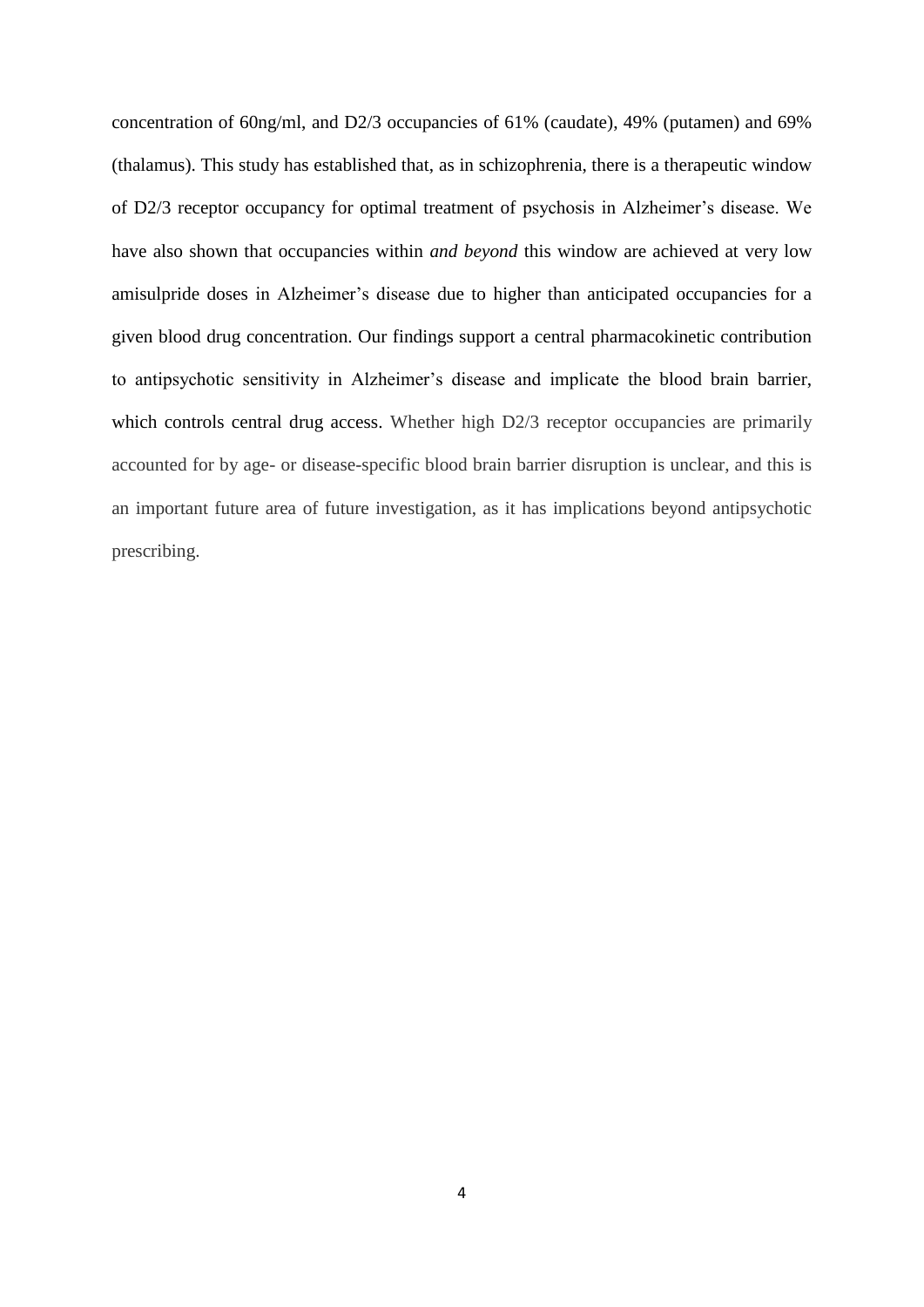#### **Introduction**

Establishing that 60-80% occupancy of striatal dopamine D2/3 receptors constitutes a 'therapeutic window' of antipsychotic prescribing (Farde *et al.*, 1992, Kapur *et al.*, 1995) was a landmark achievement for PET neuroreceptor imaging, and has had an enduring impact on the pharmacological management of schizophrenia. Optimal occupancy ranges to achieve a clinical response with minimal EPS have since been defined for both first and second generation antipsychotics (Stone *et al.*, 2009, Uchida *et al.*, 2011), and dosage strategies for young adults further refined through statistical modelling of PK and PK-occupancy data (Sparshatt *et al.*, 2009, Uchida *et al.*, 2011, Lako *et al.*, 2013). In stark contrast, there is a relative absence of empirical data in older patients and clinicians are required to adopt a 'start low, go slow' approach (Pretorius *et al.*, 2013) to reduce the associated risks. There is an urgent need to redress this balance, particularly in older people with dementia, in whom substantial morbidity and increased mortality have led to a restriction of antipsychotic use (Schneider *et al.*, 2006, Jeste *et al.*, 2008, Jennum *et al.*, 2015, Maust *et al.*, 2015).

The mechanisms underlying antipsychotic sensitivity in older people and Alzheimer's disease are under-researched and poorly understood (Uchida *et al.*, 2009). Although age-related changes in peripheral PK, which reduce drug clearance, contribute to adverse events by increasing blood concentration for a given dose of drug (Feng *et al.*, 2008), this effect is not consistent across antipsychotics (Bigos *et al.*, 2008). Occupancy studies in older patients with schizophrenia (Uchida *et al.*, 2009, Uchida *et al.*, 2014, Graff-Guerrero *et al.*, 2015) suggest that pharmacodynamic changes, which lower the threshold occupancy for response and EPS, may be important. The D2/3 receptor mediated contribution to clinical outcome has not been investigated within the context of psychosis in Alzheimer's disease.

In an imaging pilot study (Clark-Papasavas *et al.*, 2014), we observed high (40-70%) striatal and thalamic D2/3 occupancy in three patients Alzheimer's disease during low dose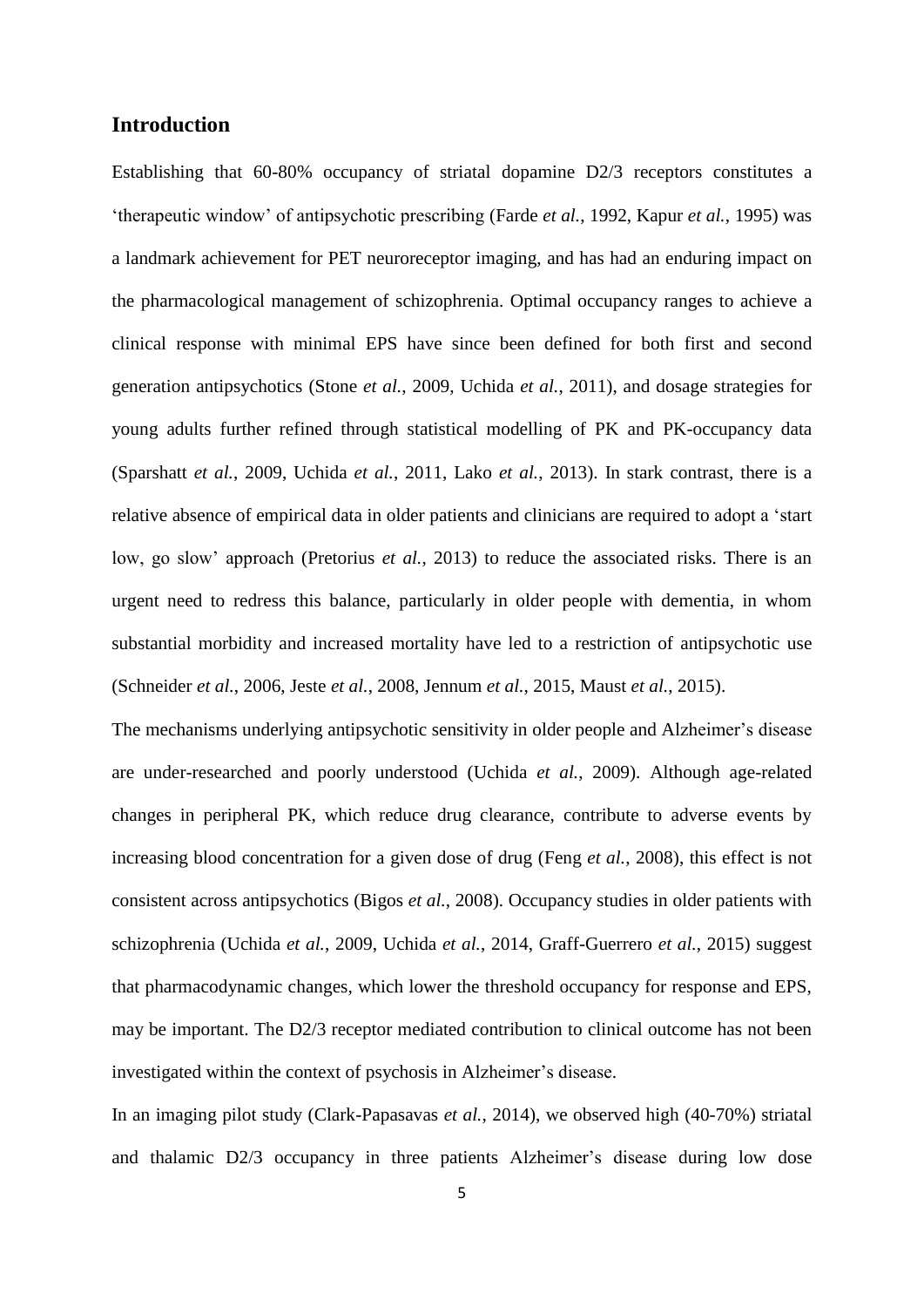amisulpride (50mg daily) treatment; a finding which was difficult to meaningfully interpret in the absence of data on amisulpride blood concentrations. We have since developed a population PK model for amisulpride specifically for older people, by combining data from a phase one, single dose study in healthy elderly with data on patients with psychosis in Alzheimer's disease who were prescribed open amisulpride (25-75mg daily). There was wide variability in amisulpride blood concentrations (9-109ng/ml), which was largely accounted for by an effect of age on drug clearance (Reeves *et al.*, 2016). However, only one patient achieved amisulpride blood concentrations within the currently recommended therapeutic range (100-319ng/ml) to avoid non-response and EPS in schizophrenia (Hiemke *et al.*, 2011). The current study aimed to combine the PK model with  $[^{18}F]$ fallypride D2/3 receptor imaging and clinical outcome data from the observational study and preceding imaging pilot, with the following objectives:

- (i) To use a population approach to characterise PK- occupancy profiles in caudate, putamen and thalamus
- (ii) To estimate Caverage and corresponding occupancies across the prescribed dose range, and establish the threshold exposure and occupancy required for clinical response and EPS.

# **Material and Methods**

#### **Data sources**

#### **PK data (healthy elderly)**

Venous blood samples (n=280) were obtained from 20 healthy older participants (10 men, mean age =  $68.7 \pm 4.1$ ) over 72 hours following a single 50mg amisulpride tablet (Hamon-Vilcot *et al.*, 1998). Amisulpride racemate concentrations were determined using a validated HPLC (high performance liquid chromatography) method (detection limit 0.5 ng/ml).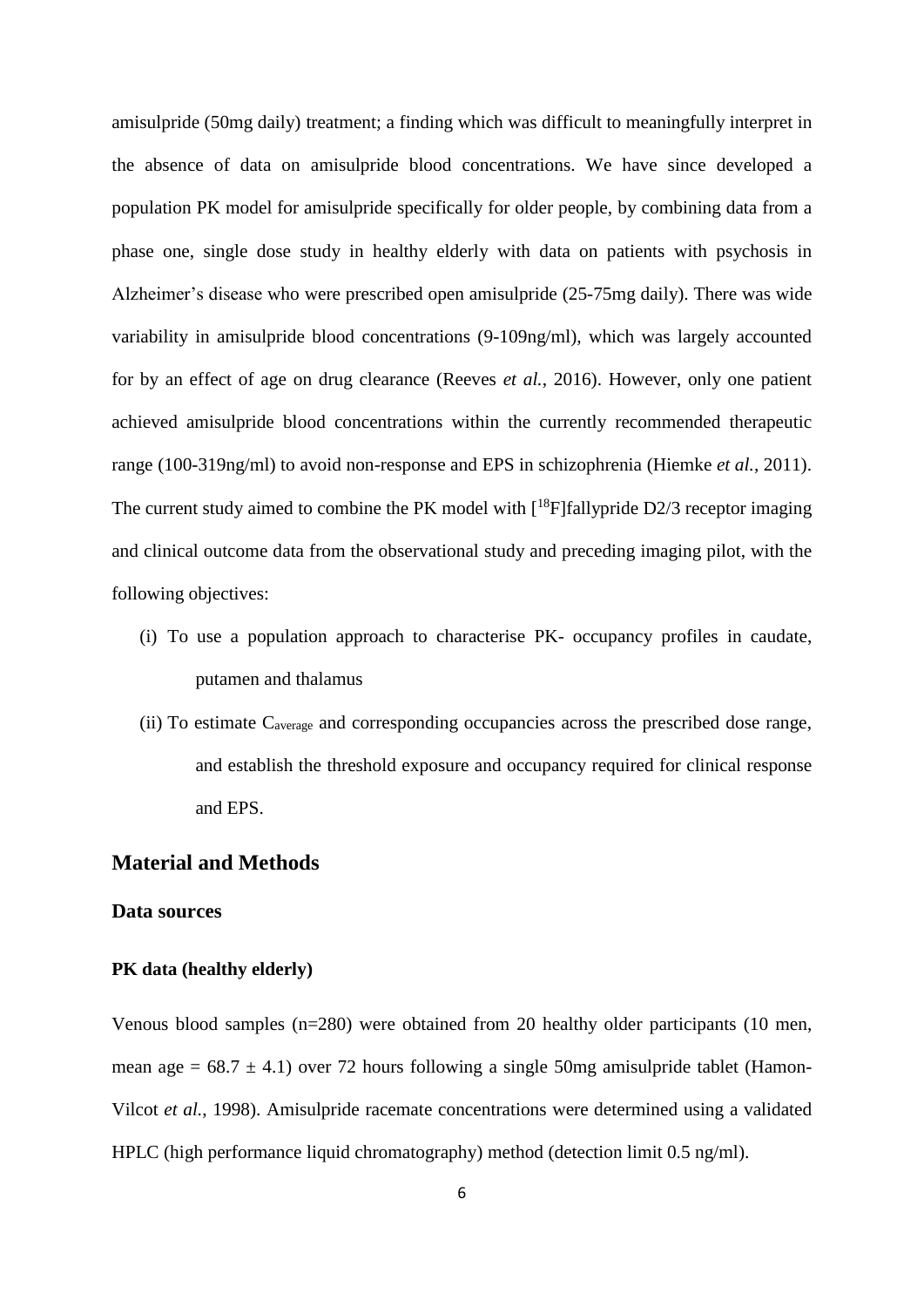#### **PK, imaging and clinical outcome data (Alzheimer's disease)**

Data from 38 patients with probable Alzheimer's disease (McKhann *et al.*, 1984) included (i) Pharmacokinetic, imaging and clinical outcome data on 25 patients with psychotic symptoms, prescribed amisulpride off label as part of an open study (Research ethics comittee reference 11/SC/0486) (ii) Imaging data on 10 antipsychotic-free patients, recruited to provide additional 'pre-treatment' data to inform model development (iii) Paired imaging and clinical outcome data on three patients who participated in the pilot (Research ethics committee reference 10/H0807/75). Patients were recruited from the South London and Maudsley NHS Foundation Trust. All were antipsychotic naïve, and included on the basis of having no history of psychiatric illness, traumatic brain injury, epilepsy, significant cardiorespiratory disease, needle phobia, any contraindication to amisulpride, or features suggestive of Lewy Body Dementia (McKeith *et al.*, 1996). Verbal and written informed consent was obtained from participants, or appropriate carers where capacity was lacking. Clinical assessment, carried out at baseline and every two to four weeks during dose titration, included (i) Frequency x severity ratings for three Neuropsychiatric Inventory domains (delusions, hallucinations, agitation) (Cummings *et al.*, 1994) (ii) EPS rating (Simpson Angus Scale scores > 3) (Simpson and Angus, 1970). Patients commenced amisulpride at a dose of 25mg or 50mg, (based on the preference of the prescribing clinician), which was administered as a single evening dose, and increased to an optimum dose (25% or greater reduction in symptoms and minimal EPS). [<sup>18</sup>F]fallypride imaging was carried out at baseline (all patients) and at an 'optimum' dose (treated patients). Flexibility was built into the design around the timing of follow-up assessments, to account for variability in the dose titration regimen across prescribers. Compliance with medication (pill counts and discussion with carer), concomitant medication and clinical outcome (symptom ratings, side effects) were recorded at each visit. The timing of blood collection reflected convenience samples, which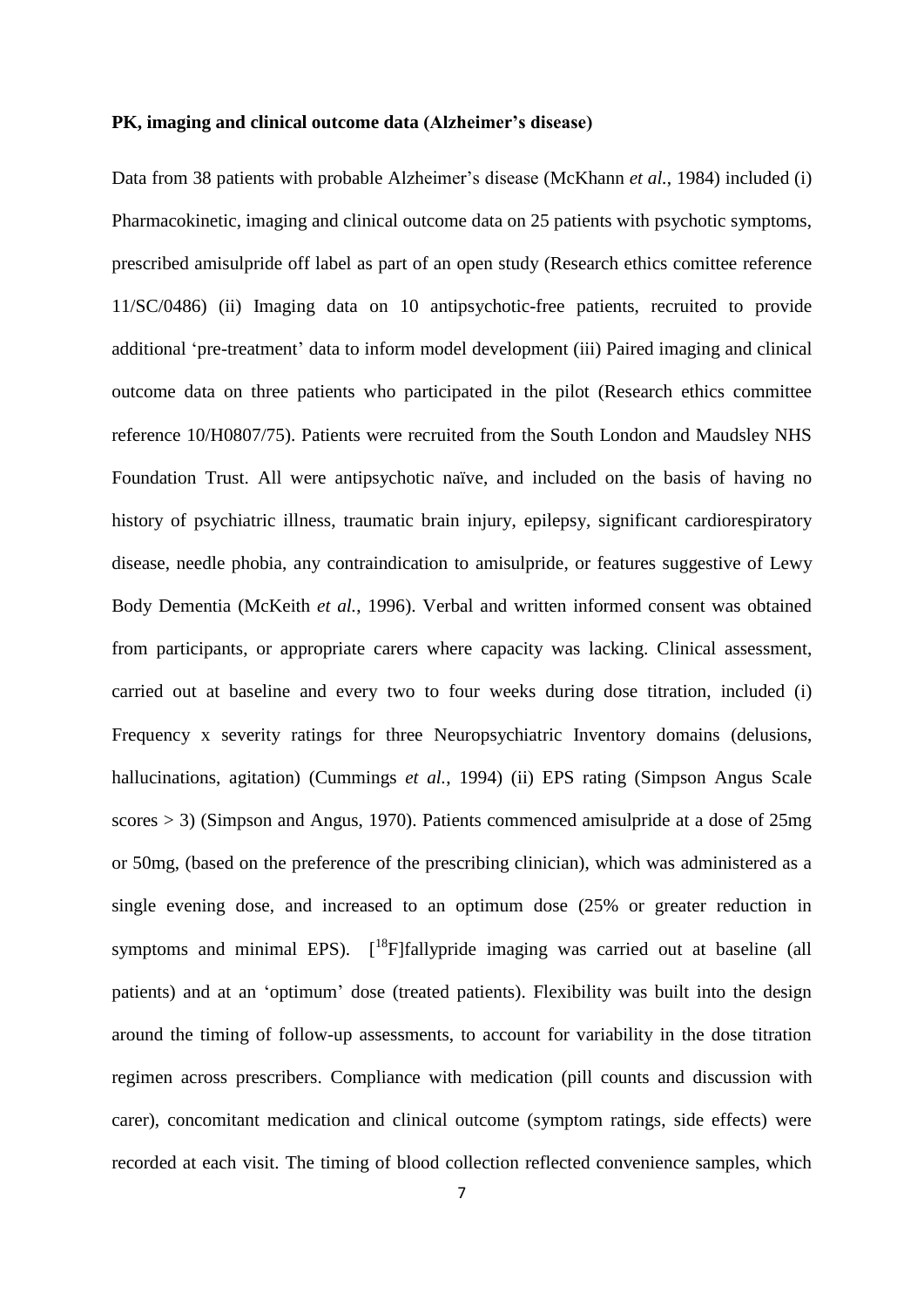coincided with follow-up assessments and/or imaging. Date, time of sample and hours since last dose (confirmed by a carer where possible) were recorded on the anonymised assay request form. Blood samples were analysed in a secure, CPA accredited laboratory (Clinical Toxicology Unit, Kings College Hospital). Amisulpride (racemate) blood concentrations were determined using validated LC-MS/MS (liquid chromatography with tandem mass spectrometry) method, with a detection limit of 9ng/ml.

#### **PET image acquisition and analysis**

Participants were scanned between 12-2.30pm, using a GE (GE Healthcare, Hatfield, UK) VCT Discovery PET-CT camera (full width half maximum 5mm), at St Thomas' Hospital PET Centre, London. [<sup>18</sup>F]fallypride was administered via a single bolus intravenous injection of 250MBq. Each scan consisted of three 20 minute dynamic scans (three dimensional mode, each preceded by low dose CT for attenuation correction) at baseline (0-- 20, 70-90, 220-240 minutes) and post-treatment (0-20, 40-60, 130-150 minutes) (Dunn *et al.*, 2013, Clark-Papasavas *et al.*, 2014); shorter post-treatment scan duration reflecting the fact that occupancy of D2/3 receptor sites reduces the time for  $\int_0^{18}$ F|fallypride to achieve a transient equilibrium (Kegeles *et al.*, 2008, Vernaleken *et al.*, 2011). Image analysis was carried out (by EM) blind to treatment status.  $[$ <sup>18</sup>F]fallypride BP<sub>ND</sub> (Innis *et al.*, 2007) was quantified using a simplified reference tissue model with cerebellar reference region (Lammertsma and Hume, 1996). Preprocessing was performed using statistical parametric mapping version 8 (www.fil.ion.ucl.ac.uk/spm) and all other analyses using Matlab (www.mathworks.com). Non-attenuation corrected, three dimensional iteratively reconstructed PET scans (VuePoint') were used for frame-by-frame realignment. Transformations were applied to attenuation corrected, filtered back projected PET images which were used for quantification, and attenuation corrected-VuePoint PET images used for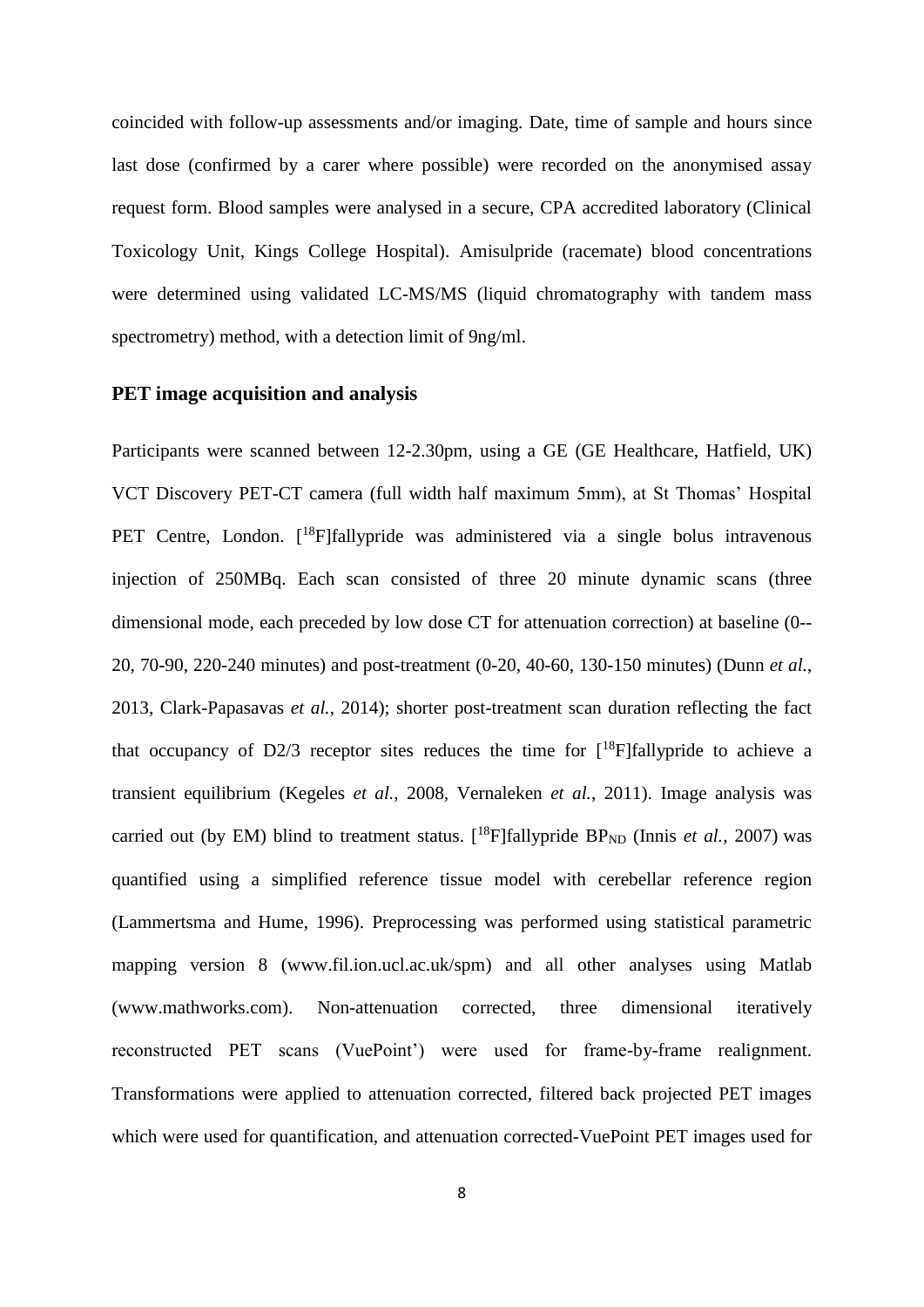warping atlases. The cerebellum was defined using the Automated Anatomical Labeling atlas (Tzourio-Mazoyer *et al.*, 2002) and regions of interest (caudate, putamen, thalamus) were defined using the Tziortzi atlas (Tziortzi *et al.*, 2011). Atlases were warped to subject space via a [ <sup>18</sup>F]fallypride template in standard space (Dunn *et al.*, 2013).

#### **Statistical analysis**

Demographic data were analysed using statistical package for social sciences version 22.0. Correlations were expressed as Spearman's correlation coefficient *r*, and independent samples t-tests were used for group comparisons**.** PK-occupancy models were developed using an oral two compartment PK model (Reeves *et al.*, 2016) (see Table 2) and an Imax model to describe serial  $\binom{18}{1}$ fallypride BP<sub>ND</sub> data in each region, as follows: *BPPOST* = *BPPRE*  $*[(1-Imax*Cc)/(Cc+IC50)]$ , where BP<sub>PRE</sub> and BP<sub>POST</sub> represent pre- and post-treatment BP<sub>ND</sub> respectively; Imax, which represents the maximum inhibitory effect of amisulpride at D2/3 receptors (1 corresponds to 100% occupancy); Cc, amisulpride blood concentration; and IC50, blood concentration associated with 50% Imax. NLME was implemented using Monolix software (version 4.33). Model parameters were estimated using a Stochastic Approximation Expectation Minimisation algorithm. NLME simultaneously estimates fixed effects (parameters which describe dose-concentration and concentration-occupancy relationships), and random effects, comprised of IIV (difference between individual and predicted model parameter values), and residual variability (system noise, dosage history errors and/or model misspecifications) (Ette *et al.*, 2004). IIV for PK and occupancy parameters was estimated using an exponential model  $P_i = P_{TV} \times e^{np}$  where  $P_i$  is the parameter estimate for the ith individual, and  $P_{TV}$  is the typical value for the parameter at the population level. Variability between ith individual and population parameter values (eta,  $\eta_p$ ), was assumed to be normally distributed (mean of 0, variance of omega,  $\omega_n^2$ ). Residual variability was described using a proportional residual error model ( $y_{ij} = \hat{y}_{ij}$  (1+  $\varepsilon_{ij}$ ), where  $y_{ij}$  and  $\hat{y}_{ij}$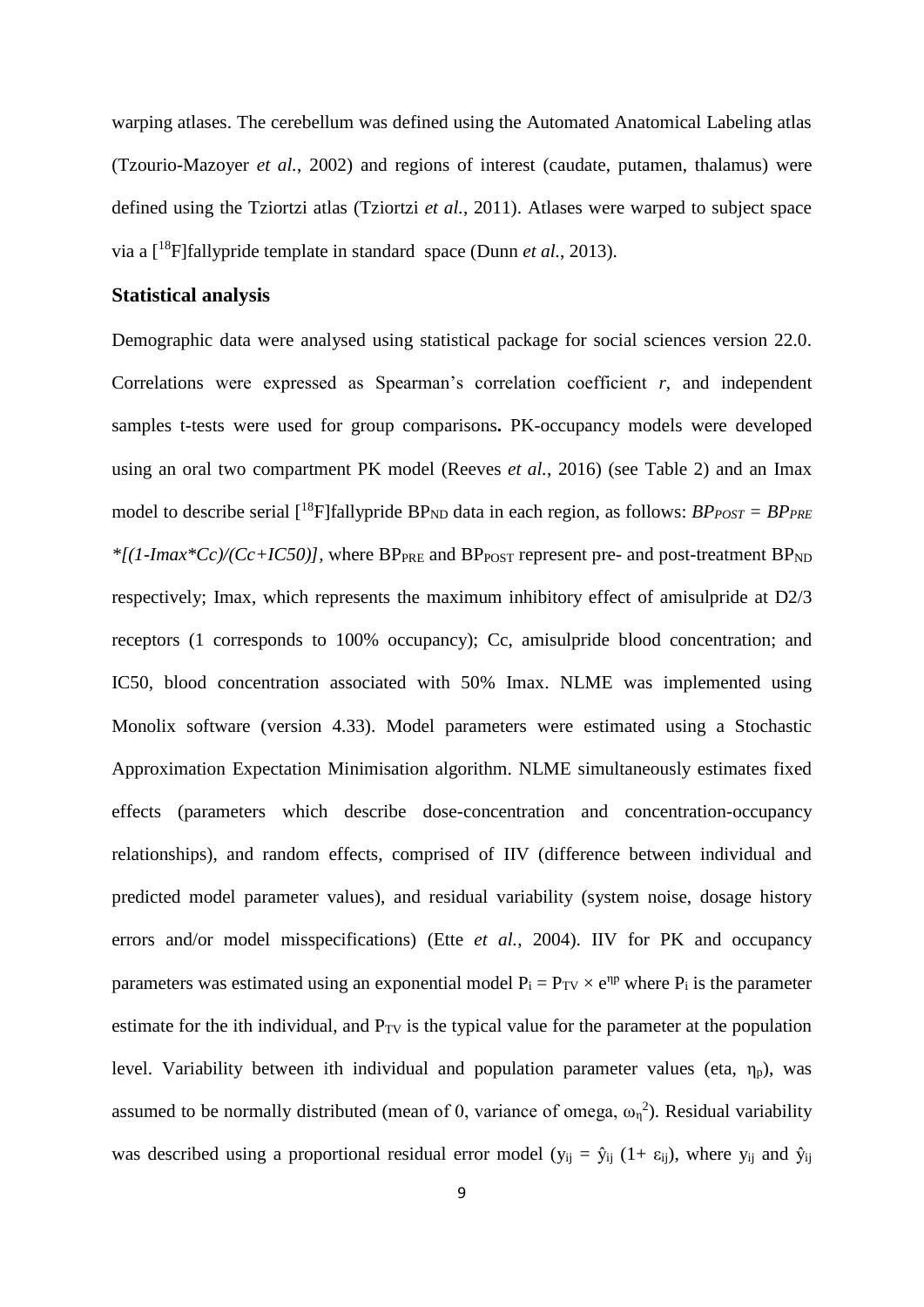represents the jth observed  $BP_{ND}$  and corresponding model-predicted  $BP_{ND}$ ; and  $\varepsilon_{ij}$  was assumed to be normally distributed (mean 0, variance sigma,  $\sigma^2$ ). Covariates included age and weight on drug clearance (using estimates from the previously developed PK model) and were restricted to age, gender and MMSE (Folstein *et al.*, 1975) for the Imax model. Models were evaluated using goodness-of-fit criteria, including diagnostic scatter plots, visual predictive checks, degree of shrinkage, change in IIV, model precision, and approximate likelihood ratio tests, based on log-likelihood and standard error of the Monto Carlo estimate. A change in log likelihood estimate was considered significant if equal to or greater than four (equivalent to  $P < 0.05$ , one degree of freedom), and accompanied by no change or a decrease in BIC (Bayesian Information Criteria).

Model predictions were used to estimate the following:

- i) Regional occupancy for individuals with no pre-treatment imaging data, using the equation [*(BPPRE-BPPOST)/BPPRE\*100]*.
- ii) Average steady state blood drug concentration across the dosage interval  $(C_{average})$  and corresponding regional occupancies across the dose titration range.
- iii) For the purposes of direct comparison with PK-occupancy data in young adults (Vernaleken *et al.*, 2004), blood concentrations required for 60% occupancy in caudate and putamen.
- iv) Blood drug concentration and corresponding occupanciest in caudate and putamen at peak (four hours post dose) and trough (24 hours post dose).

## **Results**

#### **Demographic and clinical characteristics of Alzheimer's disease patients**

There were 28 patients in the treated group (mean age  $82.1 + 6.6$ years; 11 (39%) men; mean Mini Mental State (MMSE) 17.7+-5.4), all of whom experienced psychotic symptoms at baseline (26 (92.8%) delusions, 19 (67.8%) hallucinations), 20 (71.4%) associated agitation)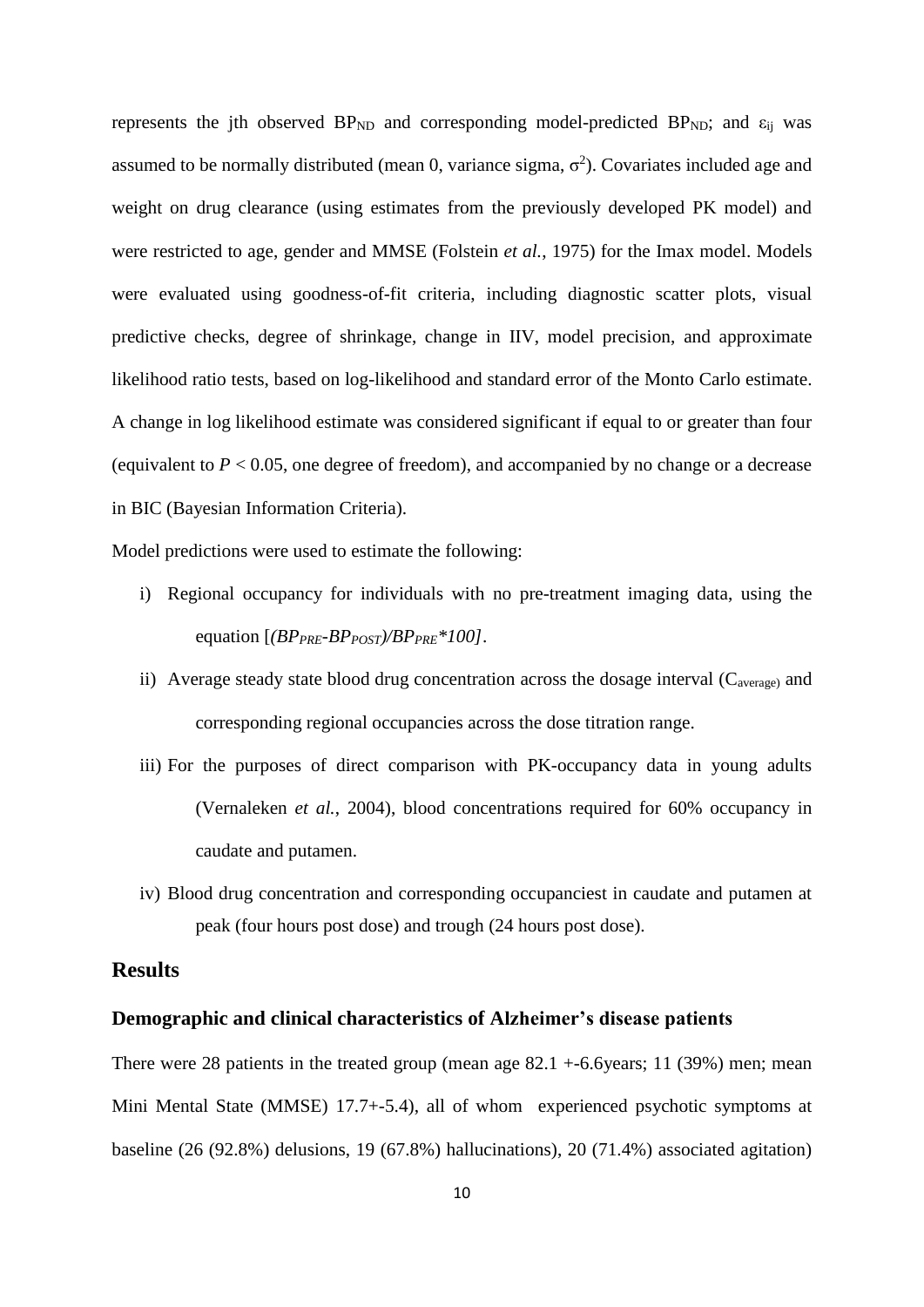(described in Table 1); and 10 antipsychotic free patients (mean age 83.6+-3.8 years, 4 (40%) men, mean MMSE 20.3+-6.1)). A total of 41 blood samples (2+-0.78 per person; blood concentration 40.9+-27.1ng/ml) were taken during steady state treatment (25-75mg daily);  $16.2 \pm 3.1$  hours post dose; and after  $56.9 \pm 58$  days treatment. During dose titration, 7 (25%) patients were withdrawn, due to EPS  $(n=5)$ , falls  $(n=1)$ , and unrelated health problems  $(n=1)$ . Subclinical EPS, which did not lead to treatment cessation, emerged in two patients (blood concentrations of 39ng/ml and 88 ng/ml at the time of imaging). All patients who completed the study (n=21) were prescribed 50mg daily, and had achieved a mean reduction in symptom scores of 80  $\pm$  27% (delusions), 95  $\pm$  15% (hallucinations) and 84  $\pm$  28% (agitation).

# **[ <sup>18</sup>F] fallypride imaging pre- and post-treatment**

Baseline [<sup>18</sup>F]fallypride imaging (BP<sub>PRE</sub>) data was obtained in 15 patients (10 'antipsychotic free', and five 'treated'). Post-treatment imaging  $(BP_{POST})$  data was obtained from 19 patients, at 80 +- 58 days of treatment, 16+-2 hours post dose. Amisulpride concentration was 42.4+-31.9 ng/ml, apart from two samples which were below the limit of quantification. Mean administered  $[18F]$ fallypride dose was 246 +-4.7 MBq, with no difference between preand post-treatment groups ( $t = -0.66$ , df = 32,  $P = 0.51$ ). Mean BP<sub>PRE</sub> was 17.12+-3.96 in the caudate, 22.68+-4.83 in the putamen and 1.50+-0.36 in the thalamus. Age was correlated with BP<sub>PRE</sub> in the caudate ( $r = -0.56$ ,  $P = 0.03$ ) and putamen ( $r = -0.54$ ,  $P = 0.03$ ), but not thalamus ( $r = 0.22$ ,  $P = 0.43$ ). Mean BP<sub>POST</sub> was 8.18+-2.70 in the caudate, 14.52+-4.40 in the putamen and 0.74+-0.33 in the thalamus, and showed no relationship with treatment duration, after adjusting for dose (partial correlation coefficient,  $r < 0.2$ ,  $P > 0.43$  for each region). Fig 1 shows  $[$ <sup>18</sup>F]fallypride uptake A) before and B) after amisulpride treatment.

## **PK-occupancy model**

PK-occupancy parameters are shown in Table 2. Imax was 84.3% for the caudate (IC50 19.1 ng/ml), 98.7% for the putamen (IC50 61.3 ng/ml), and 100% for the thalamus (IC50 29.5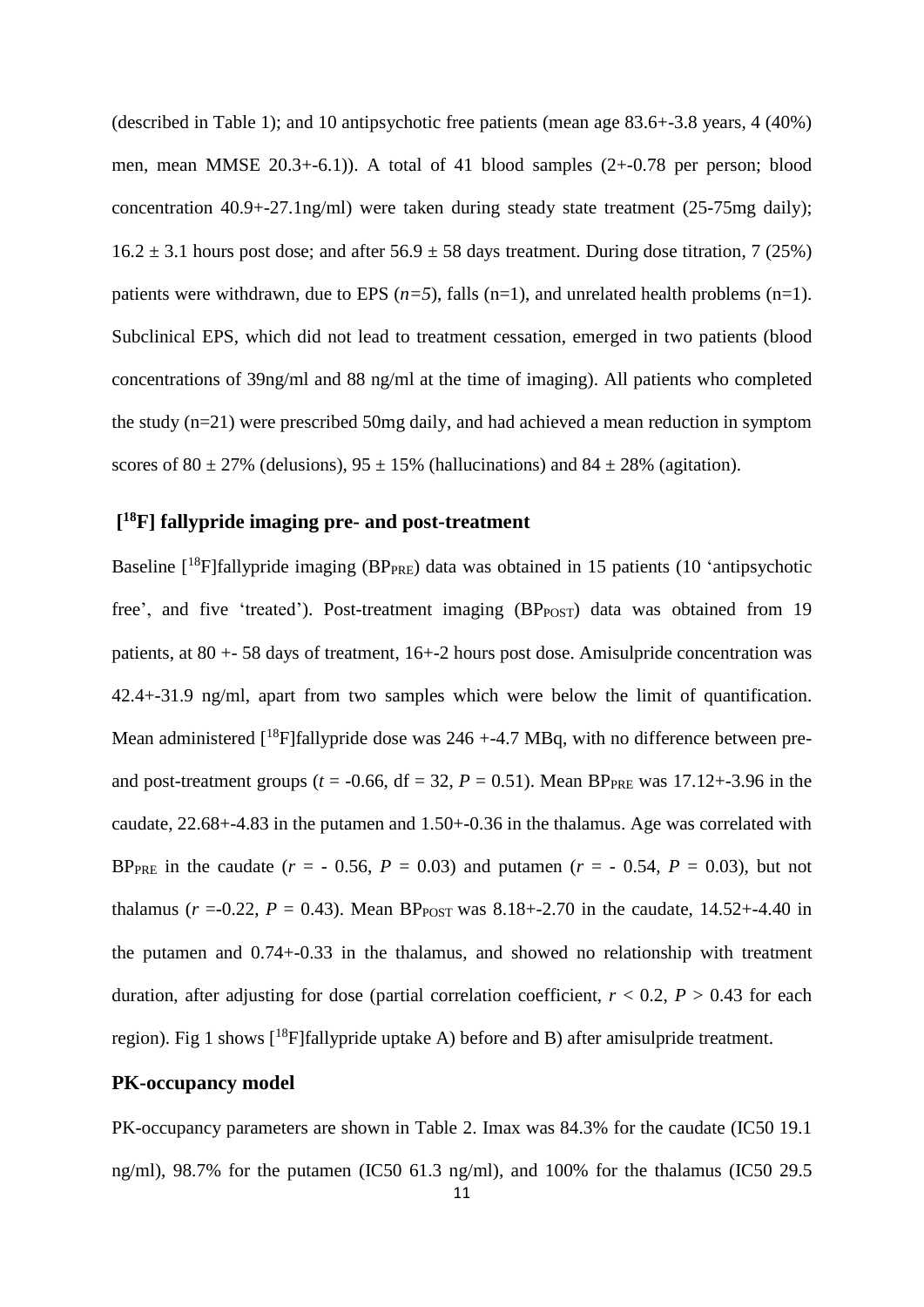ng/ml). Fixed effects were estimated with good precision, apart from IC50 for the putamen (relative standard error 70%). Random effects were estimated on all parameters apart from IC50 (not estimated in any model), and Imax (only estimated with precision for the caudate); with residual variability being estimated with better precision for PK (relative standard error 5%) than Imax (relative standard error 48-58%) parameters. Base models were chosen as the best fit for the data, as covariate testing did not improve the model fit or precision. Occupancy estimates at the time of imaging (excluding patients with amisulpride concentrations below the limit of quantification) were 56+-13% in the caudate, 39+-17% in the putamen, and  $59 + -12$  % in the thalamus. EPS was present at a lower threshold of  $45\%$ , 24% and 61% in caudate, putamen and thalamus respectively (Fig 2). Occupancies were correlated across all regions (*P*<0.0001; correlation coefficient *r* ranged from 0.77 between thalamus and putamen, to 0.96 between caudate and putamen); and with amisulpride concentration ( $P<0.0001$ ;  $r = 0.82$  for caudate and thalamus,  $r = 0.77$  for putamen), but not age ( $r < 0.2$ ,  $P > 0.4$  for all regions). Occupancy did not differ in those prescribed donepezil compared to those who were not ( $P > 0.25$  all regions). Scatterplots of BP<sub>PRE</sub> and BP<sub>POST</sub> data, visual predictive (percentile) plots and estimated occupancy at the time of imaging are shown in Fig 2 for A) caudate B) putamen and C) thalamus. Amisulpride concentrations required to achieve 60% occupancy were estimated as 48ng/ml for the caudate and 94ng/ml for the putamen.

#### **Model predicted Caverage, occupancy and clinical outcome**

Outcome was evaluated across an estimated Caverage 71+-30ng/ml (range 20-137ng/ml), and occupancies of 65+-8% (range 43-84%) in the caudate, 52+-11% (range 25-74%) in the putamen, and 67+-11% (range 43-82%) in the thalamus. Clinically meaningful responses (25% or more reduction in symptoms) were achieved at a lower threshold of 20.1 ng/ml,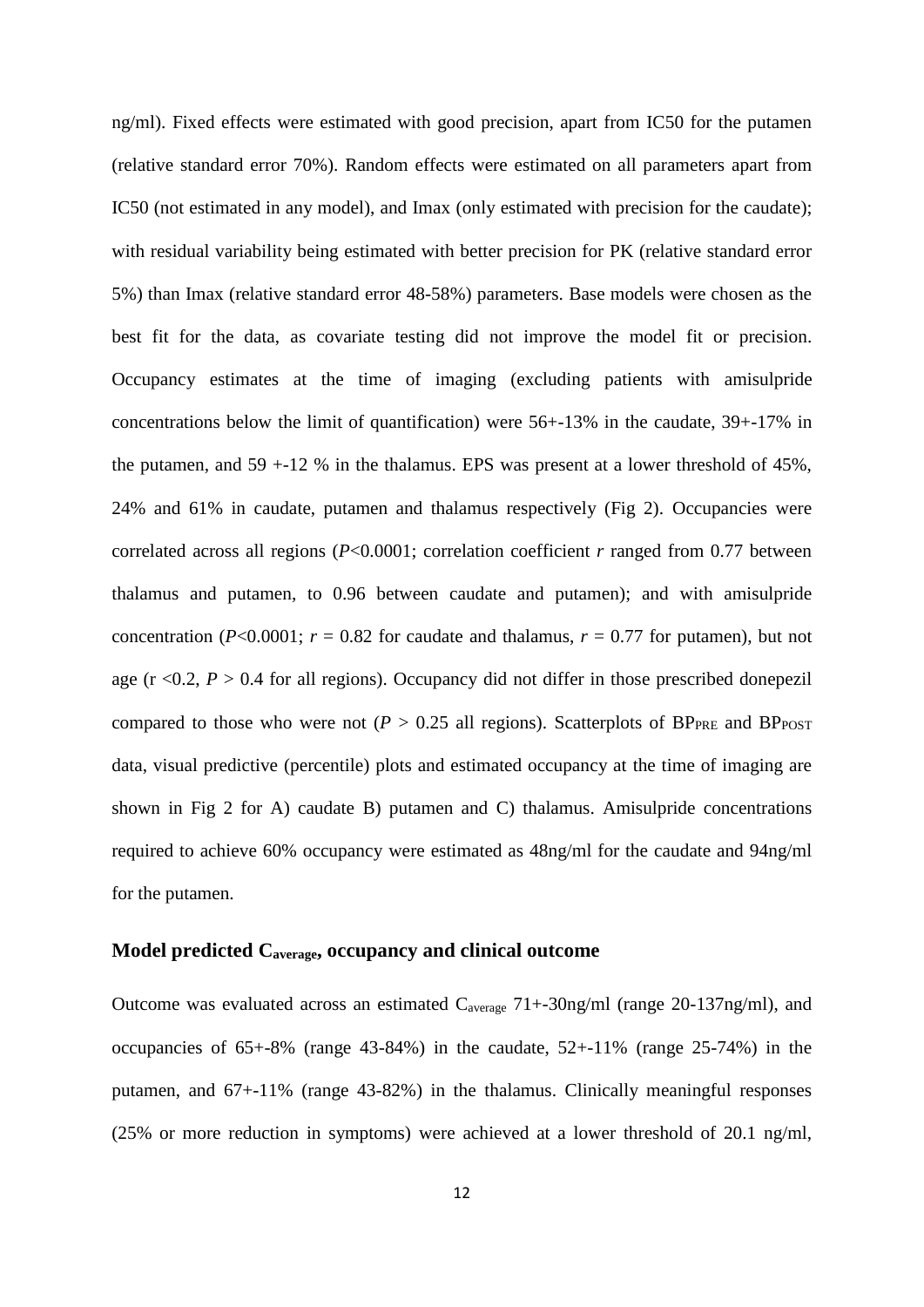corresponding to occupancies of 43% in caudate and thalamus and 26% in the putamen. EPS emerged at a threshold C<sub>average</sub> of 60ng/ml and corresponding occupancies of 61%, 49% and 69% for caudate, putamen and thalamus respectively. Figure 3 shows  $C_{average}$  plotted against predicted occupancy, and separated on the basis of EPS for A) caudate B) putamen and C) thalamus. Model estimates for Caverage, blood concentrations at four and 24 hours post dose, and corresponding occupancies in caudate and putamen, are detailed in Table 3, separated on the basis of EPS.  $C_{average}$  was higher in those with emergent EPS (77.7 +-24.0 ng/ml versus 64.8+-32.6 ng/ml), but did not achieve significance ( $P = 0.37$ ) and showed a similar pattern  $(P > 0.18)$  across all comparisons.

#### **Discussion**

Amisulpride is a highly D2/3 receptor selective antipsychotic drug for which optimal effective dose (400-800mg), blood concentration (100-319ng/ml), and striatal occupancy (40- 70%) have been established in schizophrenia (Sparshatt *et al.*, 2009, Hiemke *et al.*, 2011), but for which there is limited data in patients aged over 65 years. This study is the first to characterise the relationship between blood levels, central D2/3 occupancy and clinical outcome in older patients with psychosis in the context of Alzheimer's disease. Low blood concentrations were associated with high central occupancies which overlapped with the reported therapeutic window described for young patients with schizophrenia (Bressan *et al.*, 2003, Sparshatt *et al.*, 2009, Lako *et al.*, 2013), and were associated with clinical response (greater than 25% reduction in psychotic symptoms) and EPS.

Occupancy data on low dose (50-100mg) amisulpride is limited and highly variable in young adults, with occupancy estimates ranging from below 10% (Martinot *et al.*, 1996, Xiberas *et al.*, 2001) to 40% (la Fougere *et al.*, 2005, Meisenzahl *et al.*, 2008) in the striatum and 30- 40% in the thalamus (Xiberas *et al.*, 2001). These discrepancies are partly accounted for by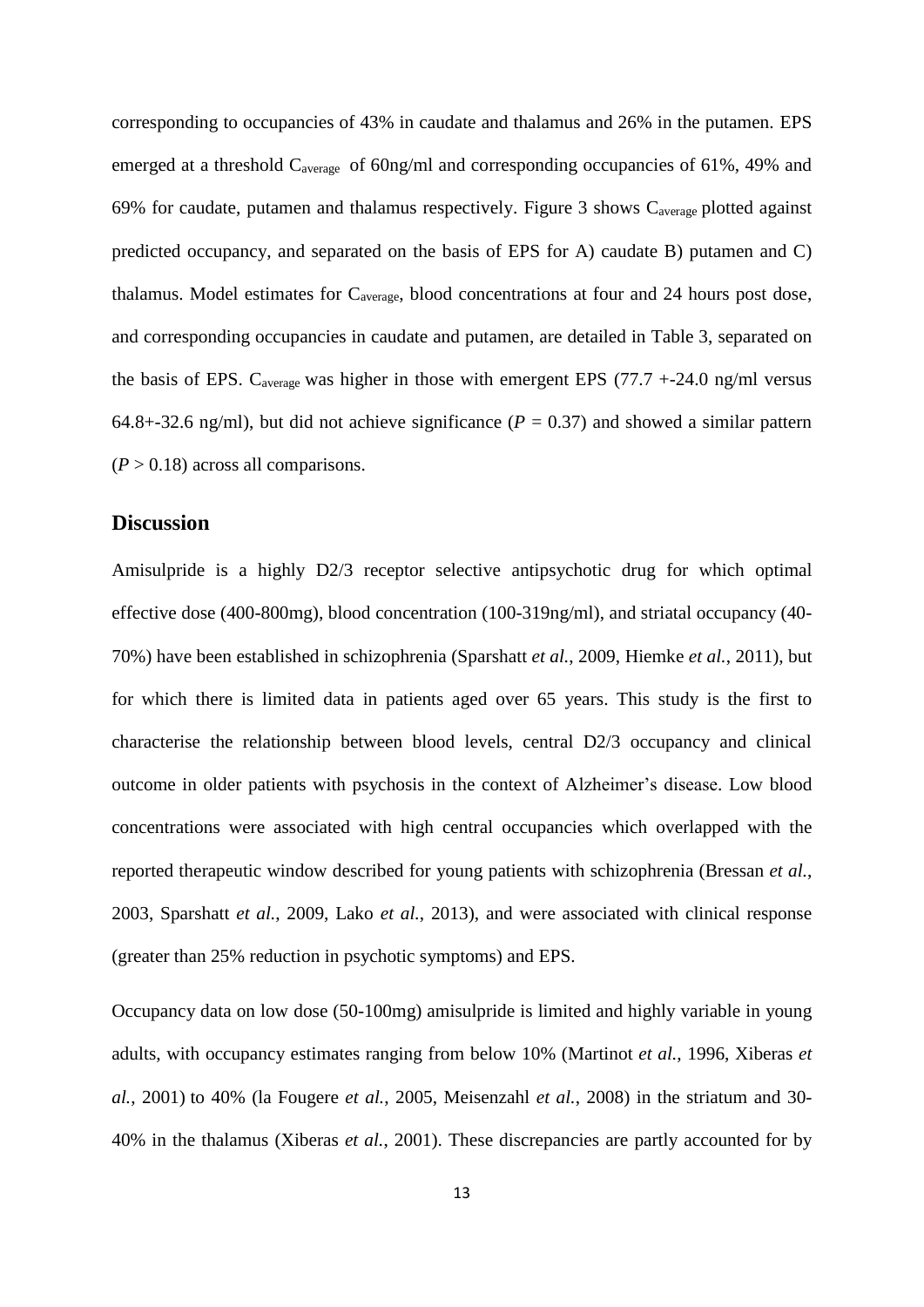methodological differences - imaging modality, scan duration, and timing of dose relative to scan (Meisenzahl *et al.*, 2008) - but also reflect the steeper gradient of the occupancy slope at low blood concentrations, which means that small changes in concentration produce larger changes in occupancy (Vernaleken *et al.*, 2004). Choice of tracer is an additional consideration, as in vitro data have shown that tracers with higher affinity (low dissociation constant, *Kd*) such as [18F]fallypride (*Kd* 0.03nM) require higher concentrations of competing drug to displace them from the receptor site than lower affinity tracers such as [<sup>11</sup>C]raclopride (*Kd* 1.9nM), resulting in lower apparent occupancies (Seeman and Van Tol, 1995, Seeman, 2011, Seeman, 2014). In vivo, under estimation of occupancy is more pronounced if D2/3 receptor availability is calculated prior to the onset of a transient equilibrium, and is particularly relevant for the striatum, as time to equilibrium is dependent on the density of receptor sites (Olsson and Farde, 2001, Xiberas *et al.*, 2001, Vernaleken *et al.*, 2011). Sampling times for the current study were therefore informed both by previous post-treatment [18F]fallypride protocols (Kessler *et al.*, 2006, Kegeles *et al.*, 2008) and the above studies.

Occupancies in the current study are at least as high as those previously reported, and up to twice as high (80% occupancy) in a proportion of patients. This is perhaps most clearly demonstrated by comparing our findings with those of Vernaleken et al (Vernaleken *et al.*, 2004), who modelled the non-linear occupancy curve for  $[18F]$ desmethoxyfallypride, and whose estimates for amisulpride blood concentration required to achieve 60% occupancy in caudate (119ng/ml) and putamen (241 ng/ml) are higher than the current study (48ng/ml and 94 ng/ml for caudate and putamen respectively). Taking dissociation constants for the two tracers into account ([18F]fallypride, 0.03nM; [ <sup>18</sup>F]desmethoxyfallypride, 0.34nM) (Mukherjee *et al.*, 1996), if anything we may be under-estimating the true extent of the differences between young adults and older patients with Alzheimer's disease, and it will be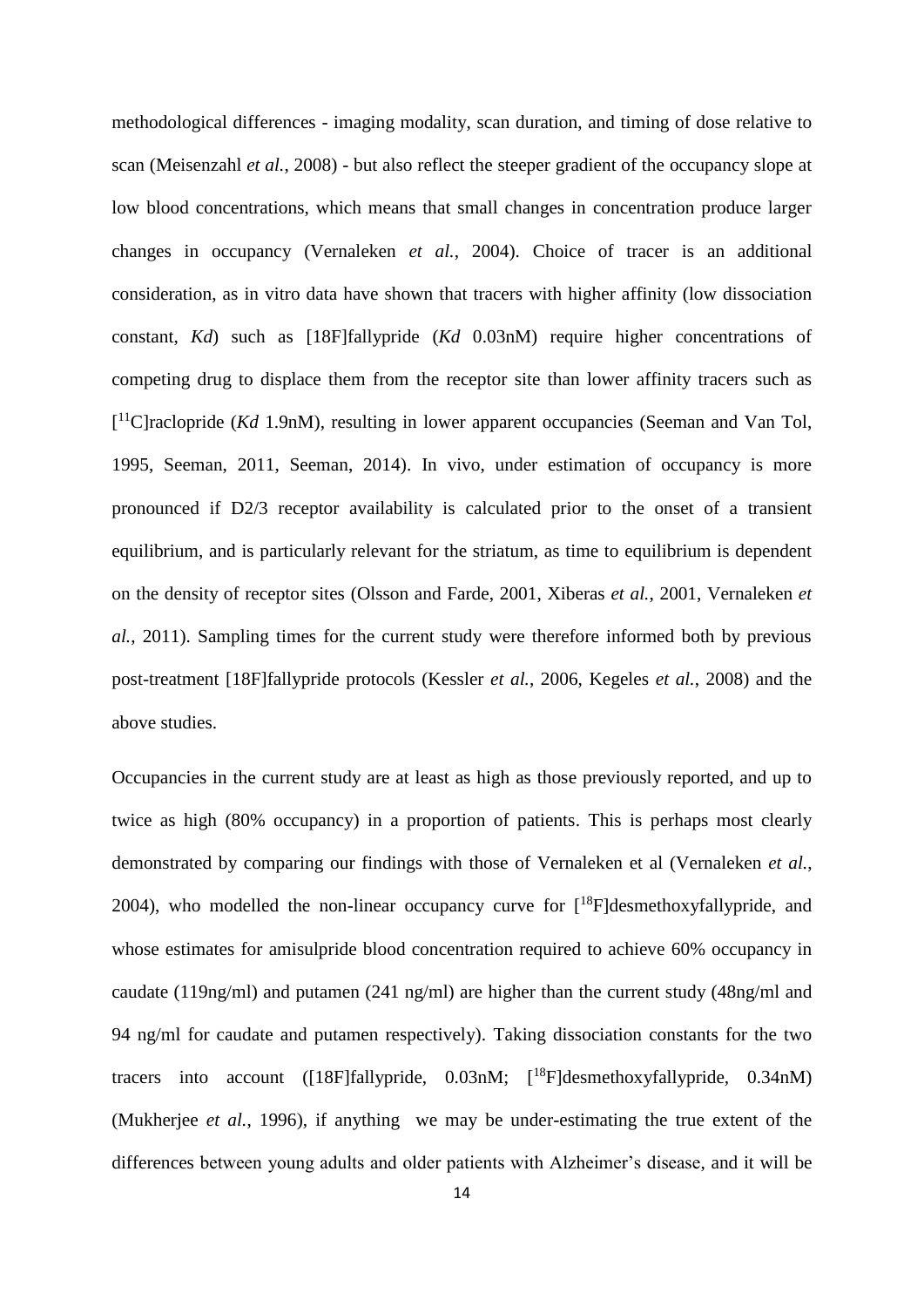important to directly compare older and younger adults in future studies, using comparable methodology (tracer, sampling times and modelling approach)

The finding of higher than anticipated occupancies for a given blood level provides the first *in vivo* evidence of a central pharmacokinetic contribution to antipsychotic sensitivity in Alzheimer's disease and strongly implicates the BBB, which controls central drug access (Zeevi *et al.*, 2010). Our findings are at odds with occupancy studies in older patients with schizophrenia (Uchida *et al.*, 2009, Graff-Guerrero *et al.*, 2015), in whom the relationship between blood concentration and occupancy was found to be similar to that observed in young people. Whether these differences are explained by the extreme age of participants in the current study, their diagnosis, or possibly both, is unclear, but there is certainly evidence that BBB integrity is disrupted (increased permeability and reduced expression of efflux transporters) with age and more profoundly affected by Alzheimer's disease (Zeevi *et al.*, 2010). A further consideration is our choice of amisulpride, which has low lipophilicity, shows poor BBB penetration relative to other antipsychotics (Natesan *et al.*, 2008) and has been identified as a substrate for several BBB transporters, including the efflux transporter pglycoprotein (Schmitt *et al.*, 2012), and the widely expressed (brain, biliary, renal) organic cation transport system (Dos Santos Pereira *et al.*, 2014, Sekhar G, 2016). These properties may mean that amisulpride is a more sensitive tool with which to explore BBB disruption than antipsychotics previously studied.

We cannot rule out the possibility that age and/or disease-specific changes in distribution and clearance of amisulpride *within* the central nervous system (Uchida *et al.*, 2009), which could potentially increase synaptic levels of amisulpride, may have contributed to the high observed occupancies. Reduced competition with amisulpride at D2/3 receptor sites, due to age-related reductions in endogenous dopamine release (Volkow *et al.*, 1994), also needs to be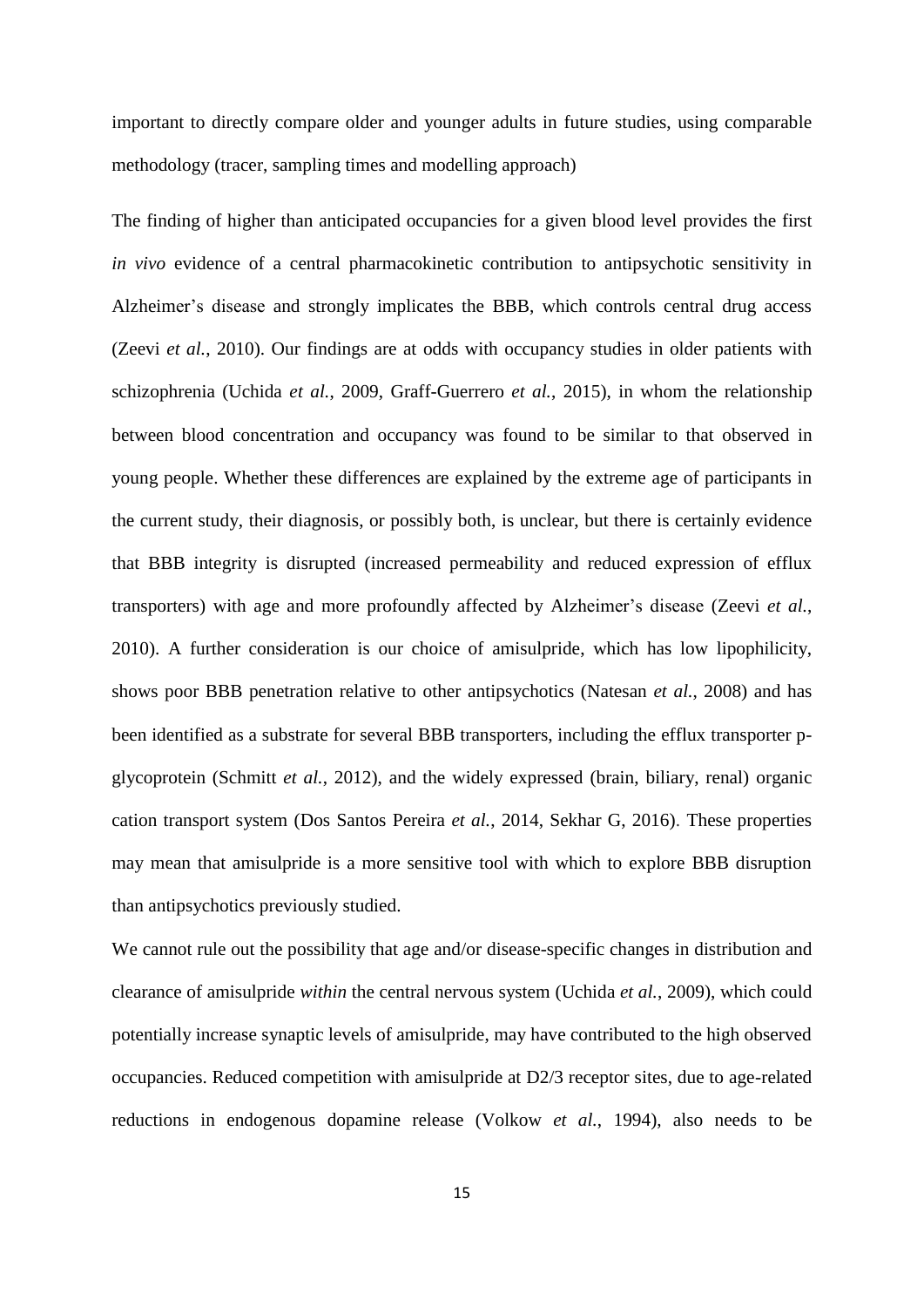considered, although the magnitude of such changes would not be sufficient to account for the extent of the differences observed between our findings and those of previous studies.

The clinical dataset was limited by small sample size, sparse blood sampling and absence of pre-treatment imaging in a proportion of patients. It was thus important to combine the dataset with a richly sampled phase 1 study, to fully parameterise the PK model and, with the addition of paired scans from the imaging pilot, more precisely model PK-occupancy profiles. Model-based estimation of BPPRE is an established method to calculate occupancy (Kim *et al.*, 2011), and one which produced the anticipated occupancy gradients for amisulpride - thalamus > striatum (Xiberas *et al.*, 2001, Bressan *et al.*, 2003) and caudate > putamen (Vernaleken *et al.*, 2004) - in the current study.

Use of a population approach allowed estimation of average, peak and trough blood drug concentrations, and corresponding occupancies across the dose titration range in all individuals, including those who were withdrawn due to EPS. The fact that the threshold occupancy for EPS in the striatum was lower than that observed in young people is broadly consistent with data on older patients with schizophrenia (Uchida *et al.*, 2009, Uchida *et al.*, 2014, Graff-Guerrero *et al.*, 2015) and suggests there may be an additional pharmacodynamic contribution to EPS. The absence of significant differences between maximal and minimal blood drug concentration and occupancy when the group was separated on the basis of EPS does not necessarily rule out a contribution to emergent side effects, as the study was not sufficiently powered to detect such differences. The population approach will be used to model and further explore the relationship of PK (average, peak and trough) and occupancy with EPS in future analyses.

Other limitations need to be considered, including variable length of follow-up, due to technical (cyclotron, radiochemistry) issues, which delayed post-treatment imaging in a proportion of patients. Although this could have potentially impacted on post-treatment D2/3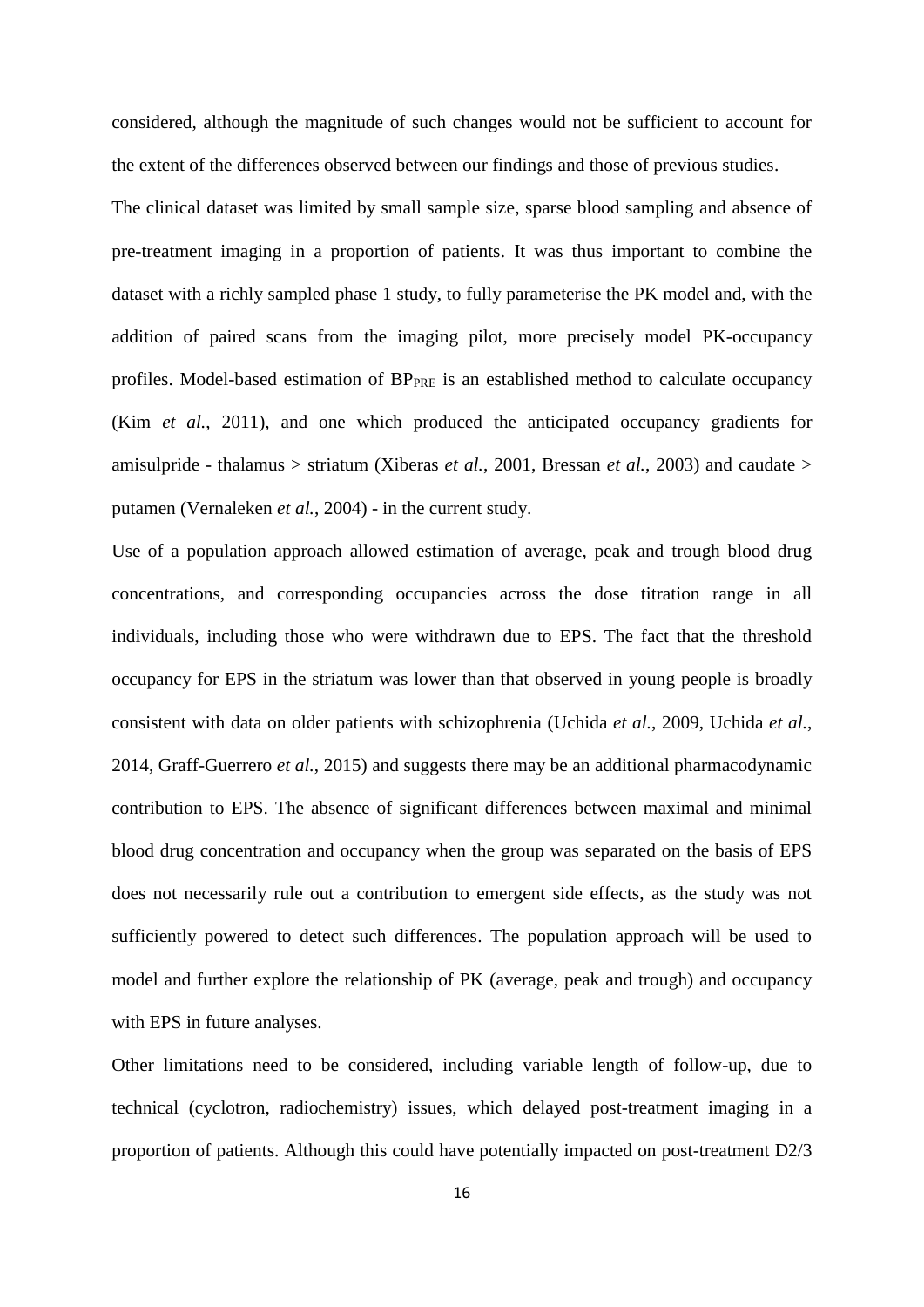receptor availability, this is unlikely to have affected our findings, as BP<sub>POST</sub> was not correlated with treatment duration. Non-adherence is a potential confound when modelling the relationship between PK, occupancy, response and toxicity and is a common issue in people with cognitive impairment (Jankowska-Polanska *et al.*, 2016). Although compliance was closely monitored and facilitated both by carers and clinical teams, tablet counts and self-report are not wholly reliable (Blaschke *et al.*, 2012) and it is likely that 'undetectable' amisulpride concentrations (below the 9ng/ml lower limit of the assay sensitivity) in two patients at the time of imaging reflect imperfect compliance. It is not possible to fully quantify the influence of non-adherence on amisulpride dose individualisation without further population modelling of clinical outcome data (Assawasuwannakit *et al.*, 2016). However, the terminal half life of amisulpride (which varies between 12.4 hours in those aged 65 years and 22.7 hours in those aged 85 years) (Reeves *et al.*, 2016), and the fact that occupancy decreases at a slower rate than blood drug concentration (Tauscher *et al.*, 2002, Takano *et al.*, 2004, Sekine *et al.*, 2011), would suggest that amisulpride is relatively 'forgiving' of imperfect adherence (Urquhart, 1997), as the duration of effect is likely to exceed the dosage interval.

The decision not to obtain volumetric MRI for co-registration with PET data was both pragmatic and scientific, based on our previous experience of imaging older and cognitively impaired older patients, in whom close confinement is poorly tolerated (Clark-Papasavas *et al.*, 2014), and the fact that D2/3 receptor binding can be reliably quantified using an atlasbased approach (Dunn *et al.*, 2013, Clark-Papasavas *et al.*, 2014). However, the fact that templates originated from young adults could have impacted upon the warping process, particularly in smaller, noisier regions (Dunn *et al.*, 2013); and partial volume effects (Morris *et al.*, 1999) may have further affected the accuracy of tracer quantification. The absence of volumetric MRI meant that we were unable to investigate the relationship between occupancy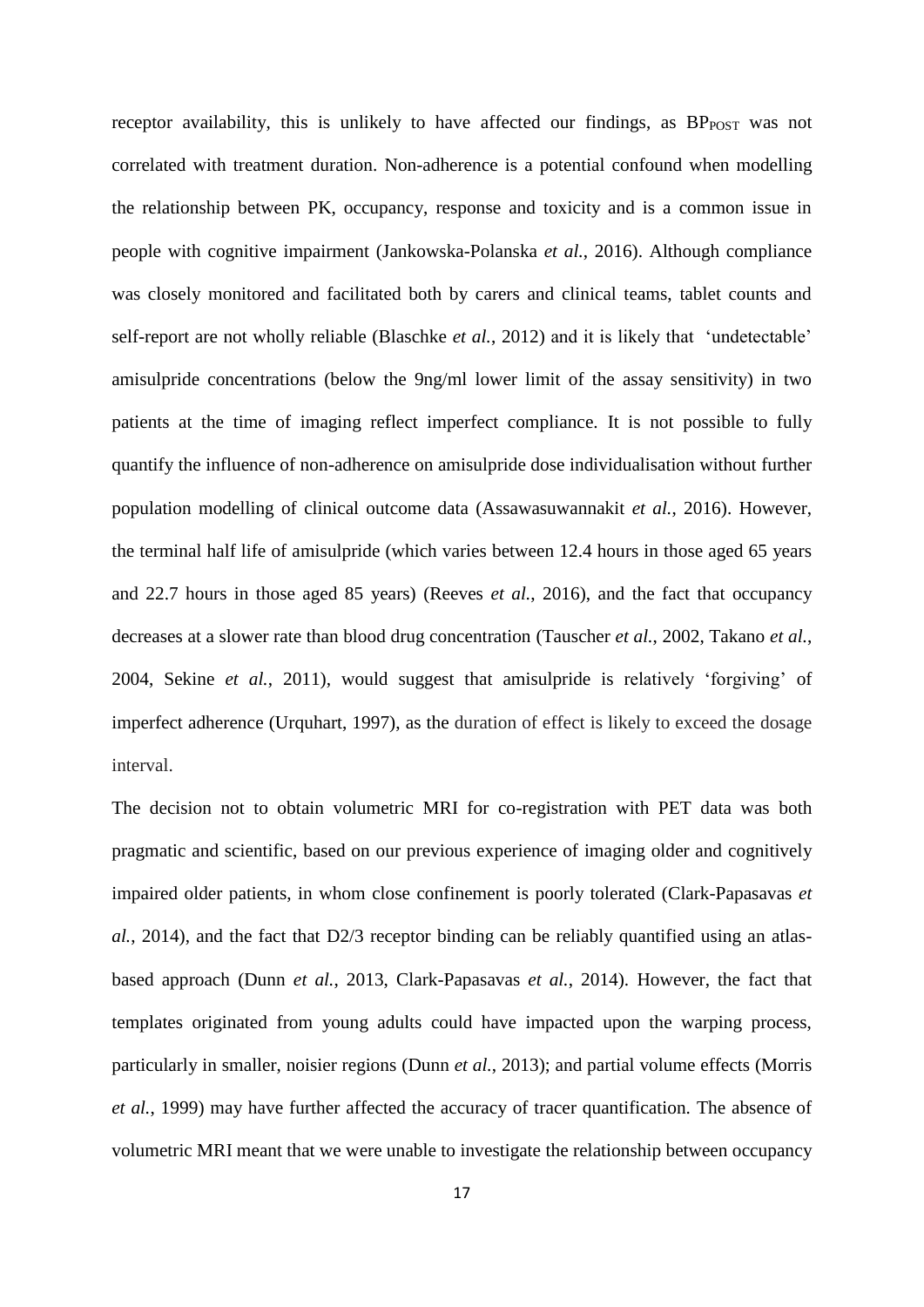and disease stage or vascular pathology and this should be investigated in future studies. Neither was the study sufficiently powered to examine the impact of concomitant medication, including donepezil, on PK-occupancy models. However, we have previously shown no significant effect of donepezil on striatal D2/3 receptor availability in patients with mild to moderate Alzheimer's disease, using [<sup>11</sup>C] raclopride PET (Reeves *et al.*, 2010) and similarly observed no differences in occupancy in relation to donepezil use in the current study. The issue of diagnosis is important when psychosis is present in the context of a dementia, and careful screening was thus carried out to exclude patients with suspected Lewy Body Dementia, including case note review, clinical assessment and, where appropriate, referral for dopamine transporter imaging (McKeith *et al.*, 1996). While we cannot completely rule out the possibility that Lewy body pathology may have contributed to the observed drug sensitivity, EPS are sufficiently explained by the higher than anticipated occupancies.

In summary, this study has shown that, similar to schizophrenia, there is a therapeutic window of D2/3 receptor occupancy for the optimal treatment of psychosis in Alzheimer's disease. Furthermore, we have clearly demonstrated that occupancies within and beyond this window are achieved at very low amisulpride doses and correspondingly low blood concentrations, due to higher than anticipated occupancies. These data provide the first in vivo evidence to support a central pharmacokinetic contribution to antipsychotic drug sensitivity, in a representative group of older people with Alzheimer's disease. Whether these findings are primarily explained by age or disease-specific BBB disruption, or a combination of both is unclear and this is an important avenue for future investigation. The population approach will be extended to clinical outcome data in future analyses, with the aim of establishing the relationship of PK and regional D2/3 receptor occupancy with response across individual symptom domains (delusions, hallucinations, agitation) and EPS, establish the target amisulpride concentration and D2/3 occupancy range required to optimally treat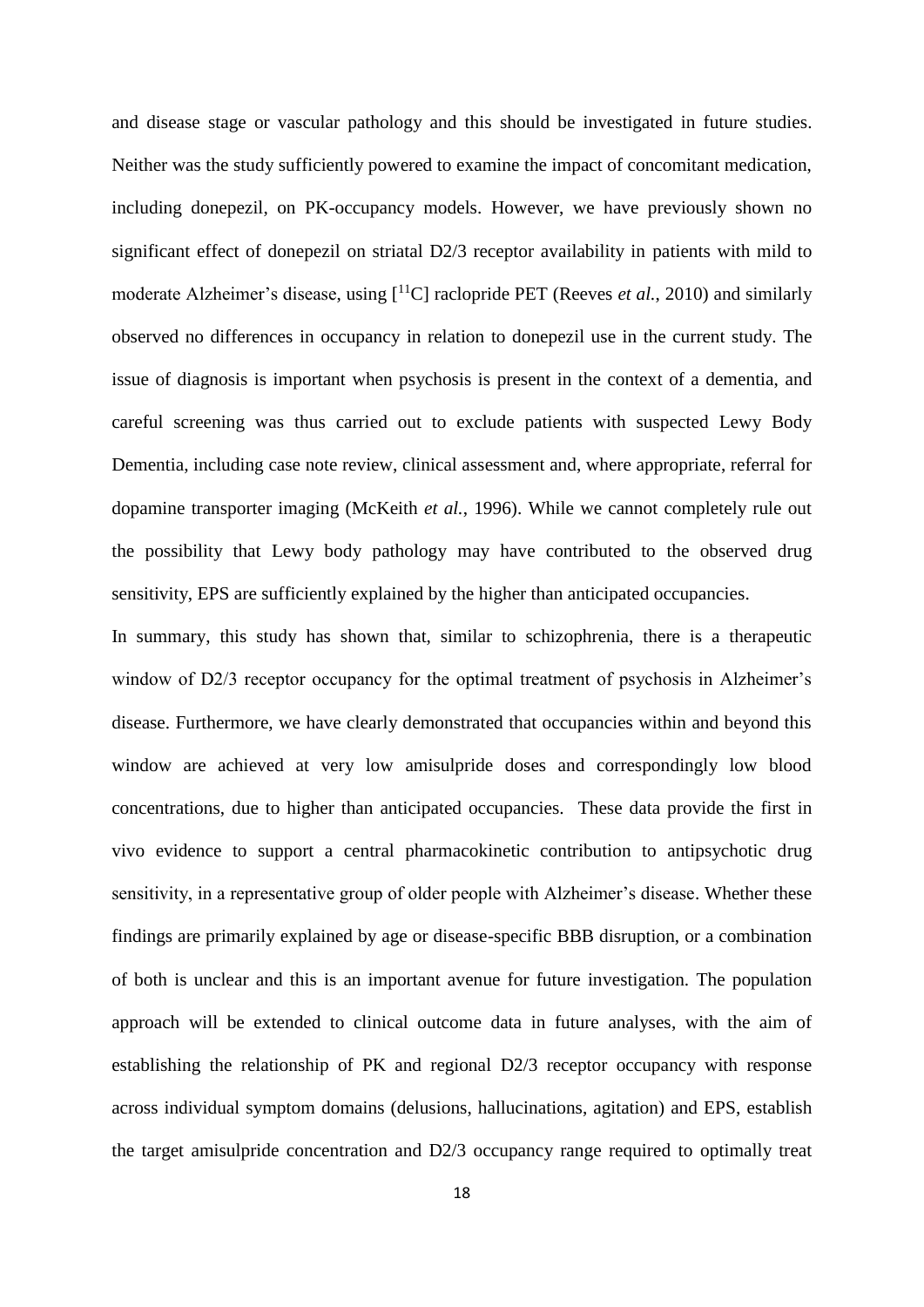psychosis in Alzheimer's disease, and provide clear guidance on age and weight based dose adjustments.

#### **Acknowledgements**

The project and salary of SR was funded by the National Institute for Health Research (NIHR) (PCDKBRA) during the course of the study. RH is also supported by the NIHR University College London Hospital Biomedical Research Centre (UCLH BRC). We would like to acknowledge participants, carers and clinical teams in Mental Health for Older Adult services in the South London and Maudsley (SLaM) NHS Foundation Trust who made this possible; the research team; the central research network who facilitated recruitment; radiographers and radiochemists at St Thomas' Hospital PET Centre (KCL); the London Pharmacometric Interest Group (UCL); and Hiroyuki Uchida for generously sharing his ideas on antipsychotic drug sensitivity in later life. Demographic and pharmacokinetic data obtained in 20 elderly healthy volunteers were provided by SANOFI-AVENTIS R&D, from the report entitled "Amisulpride: study of pharmacokinetics and safety following a single oral administration (50 mg tablets) in the elderly" (SYNTHELABO report n° 95-00596-EN-00). These data were supplied by SANOFI-AVENTIS R&D in the interest of supporting medical research in very elderly patients. Sanofi does not support any use of the medicine outside the locally approved labeling.

#### **Financial Disclosures**

The authors report no competing interests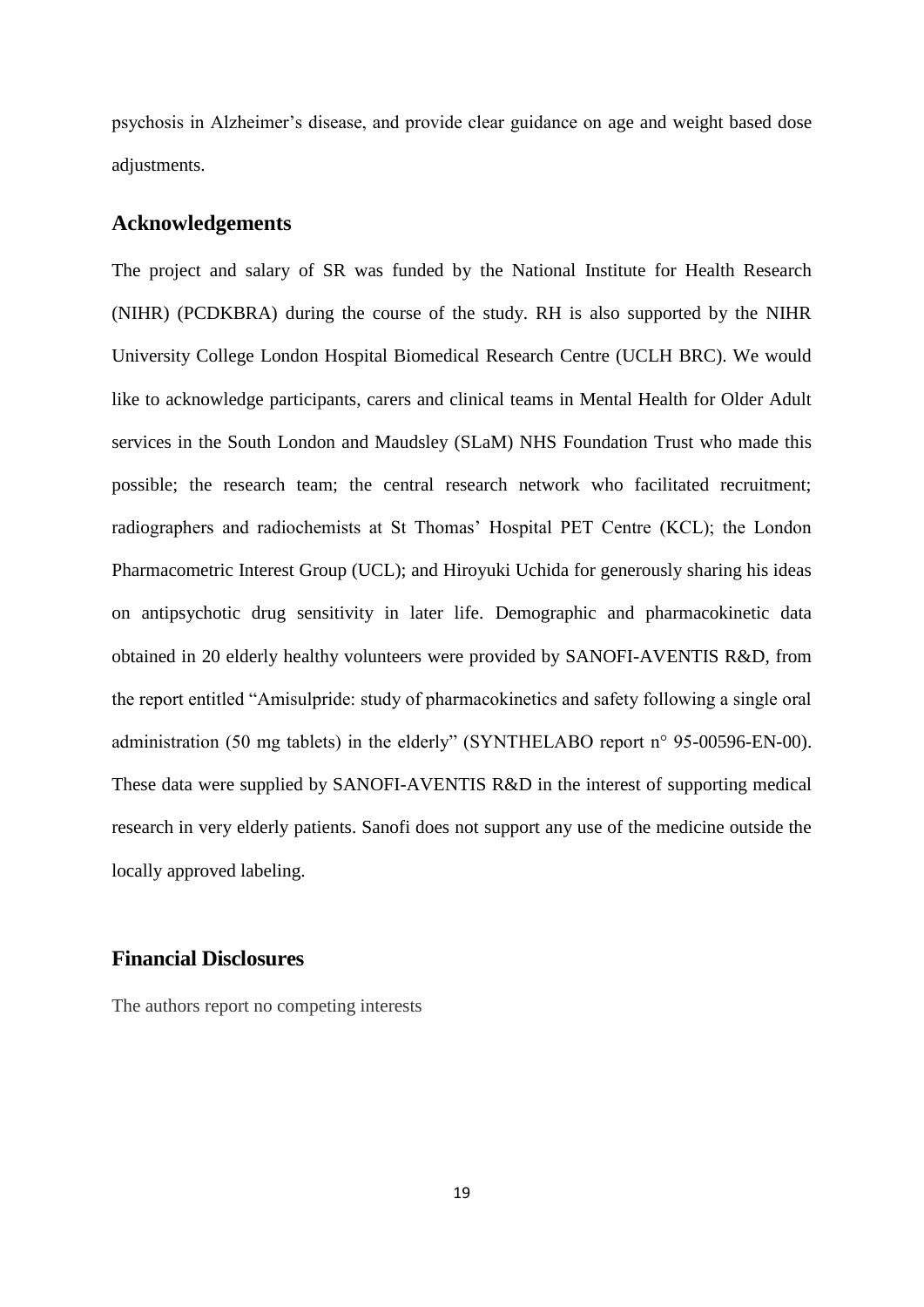## **References**

Assawasuwannakit P, Braund R, Duffull SB. A framework for quantifying the influence of adherence and dose individualization. Clin Pharmacol Ther. 2016;99(4):452-9.

Bigos KL, Pollock BG, Coley KC, Miller del D, Marder SR, Aravagiri M, et al. Sex, race, and smoking impact olanzapine exposure. Journal of clinical pharmacology. 2008;48(2):157- 65.

Blaschke TF, Osterberg L, Vrijens B, Urquhart J. Adherence to medications: insights arising from studies on the unreliable link between prescribed and actual drug dosing histories. Annu Rev Pharmacol Toxicol. 2012;52:275-301.

Bressan RA, Erlandsson K, Jones HM, Mulligan R, Flanagan RJ, Ell PJ, et al. Is regionally selective D2/D3 dopamine occupancy sufficient for atypical antipsychotic effect? an in vivo quantitative [123I]epidepride SPET study of amisulpride-treated patients. The American journal of psychiatry. 2003;160(8):1413-20.

Clark-Papasavas C, Dunn JT, Greaves S, Mogg A, Gomes R, Brownings S, et al. Towards a therapeutic window of D2/3 occupancy for treatment of psychosis in Alzheimer's disease, with [18F]fallypride positron emission tomography. International journal of geriatric psychiatry. 2014;29(10):1001-9.

Cummings JL, Mega M, Gray K, Rosenberg-Thompson S, Carusi DA, Gornbein J. The Neuropsychiatric Inventory: comprehensive assessment of psychopathology in dementia. Neurology. 1994;44(12):2308-14.

Dos Santos Pereira JN, Tadjerpisheh S, Abu Abed M, Saadatmand AR, Weksler B, Romero IA, et al. The poorly membrane permeable antipsychotic drugs amisulpride and sulpiride are substrates of the organic cation transporters from the SLC22 family. AAPS J. 2014;16(6):1247-58.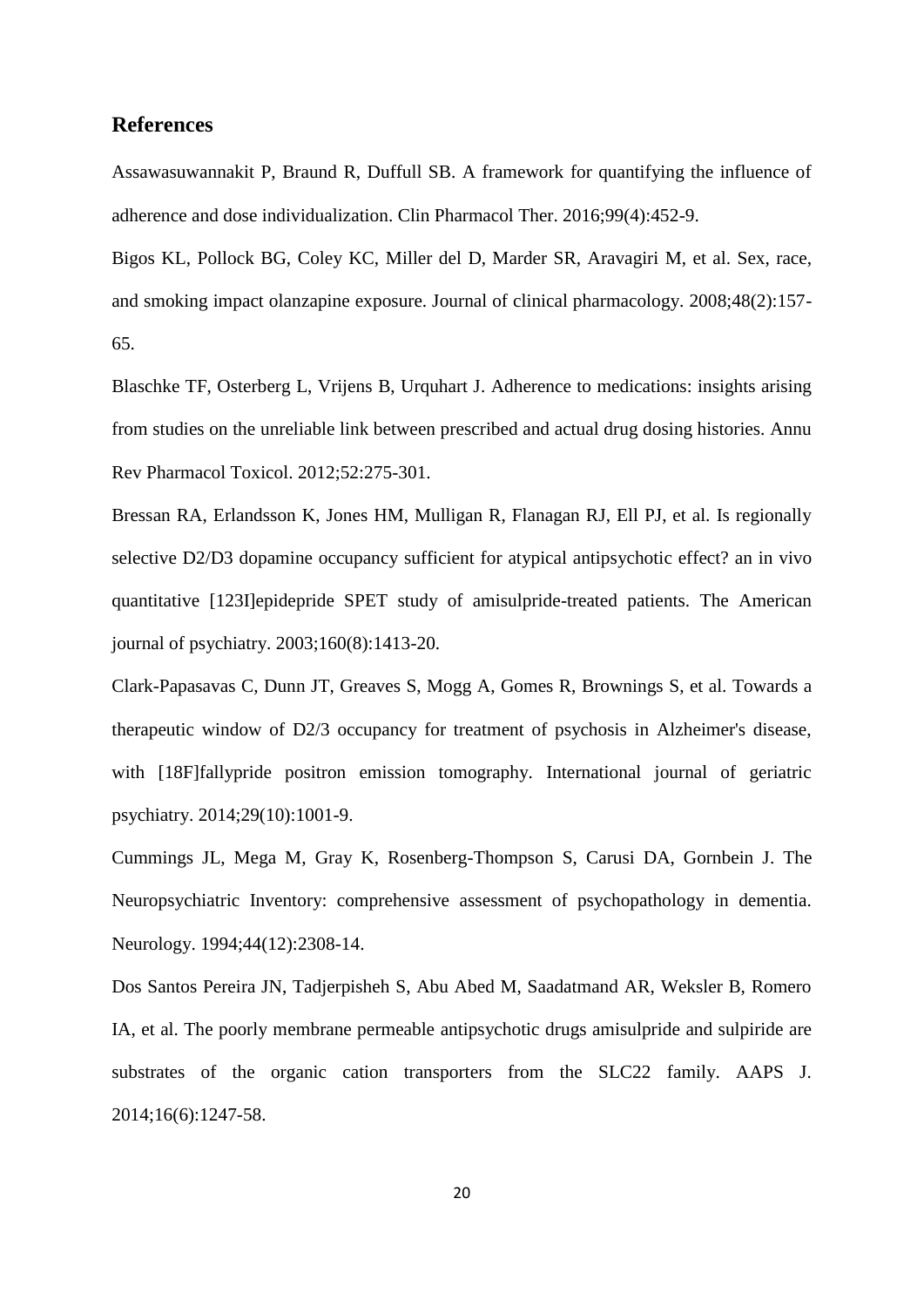Dunn JT, Clark-Papasavas C, Marsden P, Baker S, Cleij M, Kapur S, et al. Establishing testretest reliability of an adapted [(18)F]fallypride imaging protocol in older people. J Cereb Blood Flow Metab. 2013;33(7):1098-103.

Ette EI, Williams PJ, Lane JR. Population pharmacokinetics III: design, analysis, and application of population pharmacokinetic Studies. The Annals of pharmacotherapy. 2004;38(12):2136-44.

Farde L, Nordstrom AL, Wiesel FA, Pauli S, Halldin C, Sedvall G. Positron emission tomographic analysis of central D1 and D2 dopamine receptor occupancy in patients treated with classical neuroleptics and clozapine. Relation to extrapyramidal side effects. Arch Gen Psychiatry. 1992;49(7):538-44.

Feng Y, Pollock BG, Coley K, Marder S, Miller D, Kirshner M, et al. Population pharmacokinetic analysis for risperidone using highly sparse sampling measurements from the CATIE study. British journal of clinical pharmacology. 2008;66(5):629-39.

Folstein MF, Folstein SE, McHugh PR. "Mini-mental state". A practical method for grading the cognitive state of patients for the clinician. Journal of psychiatric research. 1975;12(3):189-98.

Graff-Guerrero A, Rajji TK, Mulsant BH, Nakajima S, Caravaggio F, Suzuki T, et al. Evaluation of Antipsychotic Dose Reduction in Late-Life Schizophrenia: A Prospective Dopamine D2/3 Receptor Occupancy Study. JAMA psychiatry. 2015;72(9):927-34.

Hamon-Vilcot B, Chaufour S, Deschamps C, Canal M, Zieleniuk I, Ahtoy P, et al. Safety and pharmacokinetics of a single oral dose of amisulpride in healthy elderly volunteers. European journal of clinical pharmacology. 1998;54(5):405-9.

Hiemke C, Baumann P, Bergemann N, Conca A, Dietmaier O, Egberts K, et al. AGNP Consensus Guidelines for Therapeutic Drug Monitoring in Psychiatry: Update 2011. Pharmacopsychiatry. 2011;44(6):195-235.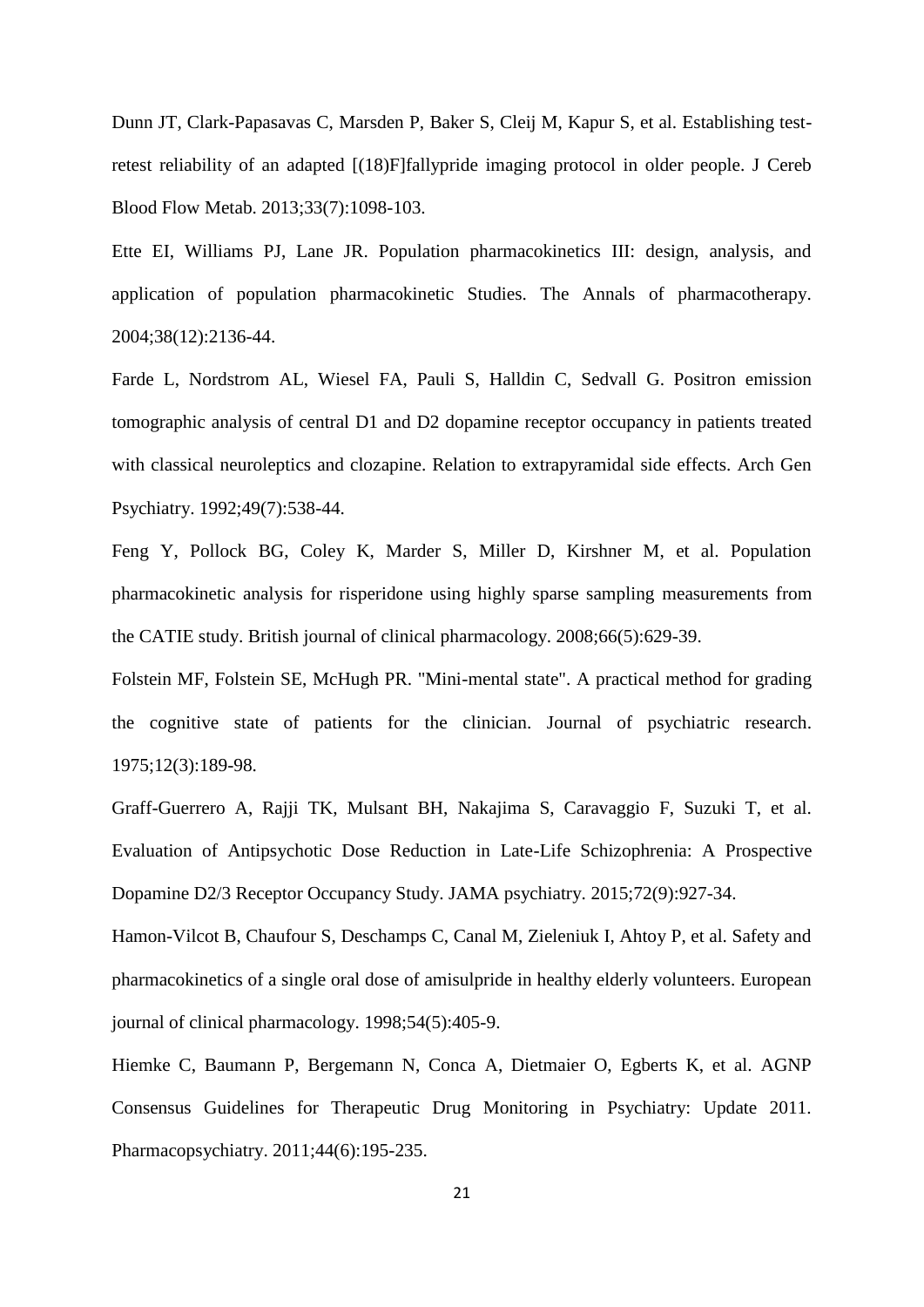Innis RB, Cunningham VJ, Delforge J, Fujita M, Gjedde A, Gunn RN, et al. Consensus nomenclature for in vivo imaging of reversibly binding radioligands. J Cereb Blood Flow Metab. 2007;27(9):1533-9.

Jankowska-Polanska B, Katarzyna L, Lidia A, Joanna J, Dudek K, Izabella U. Cognitive function and adherence to anticoagulation treatment in patients with atrial fibrillation. J Geriatr Cardiol. 2016;13(7):559-65.

Jennum P, Baandrup L, Ibsen R, Kjellberg J. Increased all-cause mortality with use of psychotropic medication in dementia patients and controls: A population-based register study. European neuropsychopharmacology : the journal of the European College of Neuropsychopharmacology. 2015;25(11):1906-13.

Jeste DV, Blazer D, Casey D, Meeks T, Salzman C, Schneider L, et al. ACNP White Paper: update on use of antipsychotic drugs in elderly persons with dementia. Neuropsychopharmacology. 2008;33(5):957-70.

Kapur S, Remington G, Zipursky RB, Wilson AA, Houle S. The D2 dopamine receptor occupancy of risperidone and its relationship to extrapyramidal symptoms: a PET study. Life sciences. 1995;57(10):PL103-7.

Kegeles LS, Slifstein M, Frankle WG, Xu X, Hackett E, Bae SA, et al. Dose-occupancy study of striatal and extrastriatal dopamine D2 receptors by aripiprazole in schizophrenia with PET and [18F]fallypride. Neuropsychopharmacology. 2008;33(13):3111-25.

Kessler RM, Ansari MS, Riccardi P, Li R, Jayathilake K, Dawant B, et al. Occupancy of striatal and extrastriatal dopamine D2 receptors by clozapine and quetiapine. Neuropsychopharmacology. 2006;31(9):1991-2001.

Kim E, Howes OD, Yu KS, Jeong JM, Lee JS, Jang IJ, et al. Calculating occupancy when one does not have baseline: a comparison of different options. J Cereb Blood Flow Metab. 2011;31(8):1760-7.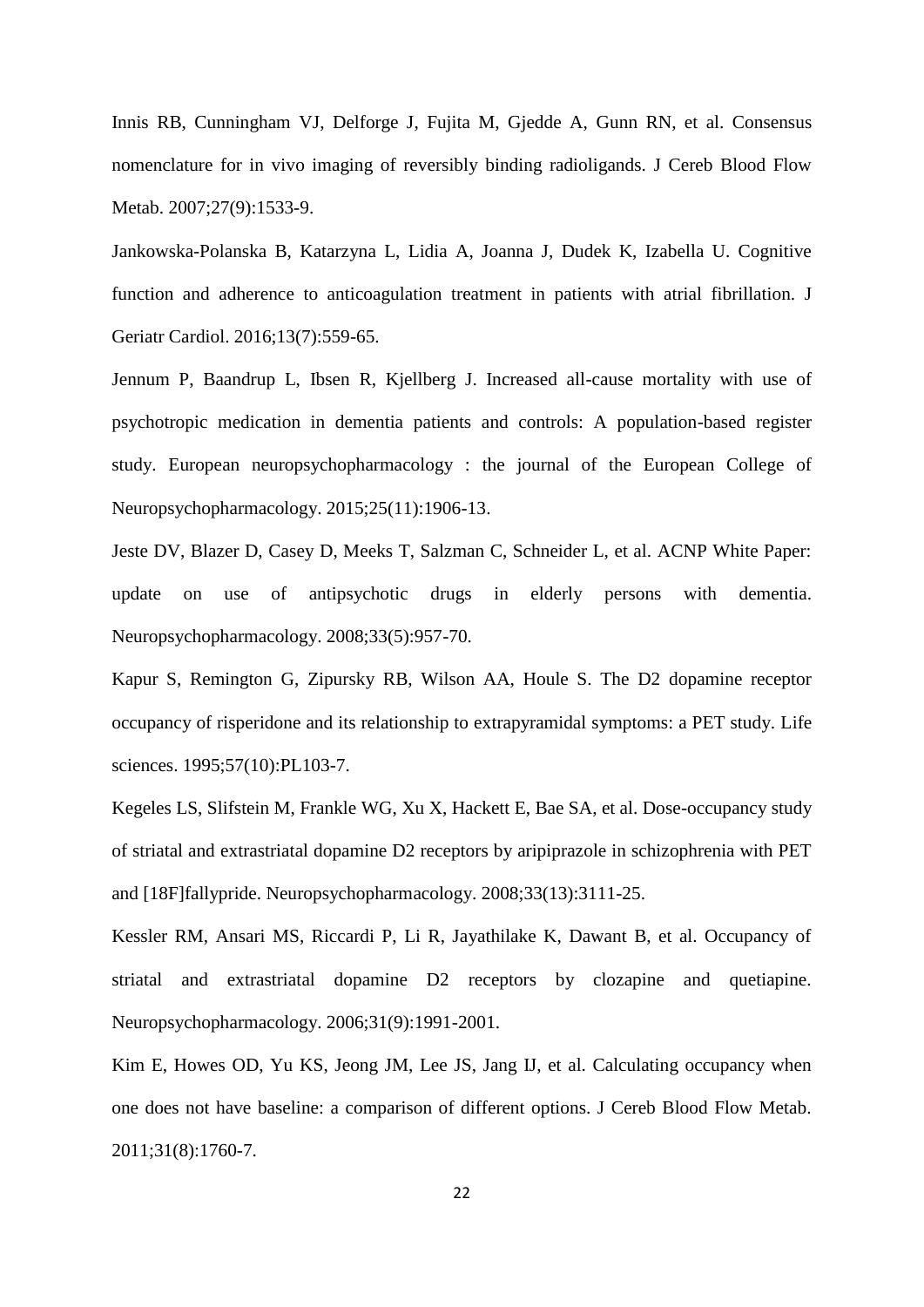la Fougere C, Meisenzahl E, Schmitt G, Stauss J, Frodl T, Tatsch K, et al. D2 receptor occupancy during high- and low-dose therapy with the atypical antipsychotic amisulpride: a 123I-iodobenzamide SPECT study. J Nucl Med. 2005;46(6):1028-33.

Lako IM, van den Heuvel ER, Knegtering H, Bruggeman R, Taxis K. Estimating dopamine D(2) receptor occupancy for doses of 8 antipsychotics: a meta-analysis. Journal of clinical psychopharmacology. 2013;33(5):675-81.

Lammertsma AA, Hume SP. Simplified reference tissue model for PET receptor studies. Neuroimage. 1996;4(3 Pt 1):153-8.

Martinot JL, Paillere-Martinot ML, Poirier MF, Dao-Castellana MH, Loc'h C, Maziere B. In vivo characteristics of dopamine D2 receptor occupancy by amisulpride in schizophrenia. Psychopharmacology (Berl). 1996;124(1-2):154-8.

Maust DT, Kim HM, Seyfried LS, Chiang C, Kavanagh J, Schneider LS, et al. Antipsychotics, other psychotropics, and the risk of death in patients with dementia: number needed to harm. JAMA psychiatry. 2015;72(5):438-45.

McKeith IG, Galasko D, Kosaka K, Perry EK, Dickson DW, Hansen LA, et al. Consensus guidelines for the clinical and pathologic diagnosis of dementia with Lewy bodies (DLB): report of the consortium on DLB international workshop. Neurology. 1996;47(5):1113-24.

McKhann G, Drachman D, Folstein M, Katzman R, Price D, Stadlan EM. Clinical diagnosis of Alzheimer's disease: report of the NINCDS-ADRDA Work Group under the auspices of Department of Health and Human Services Task Force on Alzheimer's Disease. Neurology. 1984;34(7):939-44.

Meisenzahl EM, Schmitt G, Grunder G, Dresel S, Frodl T, la Fougere C, et al. Striatal D2/D3 receptor occupancy, clinical response and side effects with amisulpride: an iodine-123 iodobenzamide SPET study. Pharmacopsychiatry. 2008;41(5):169-75.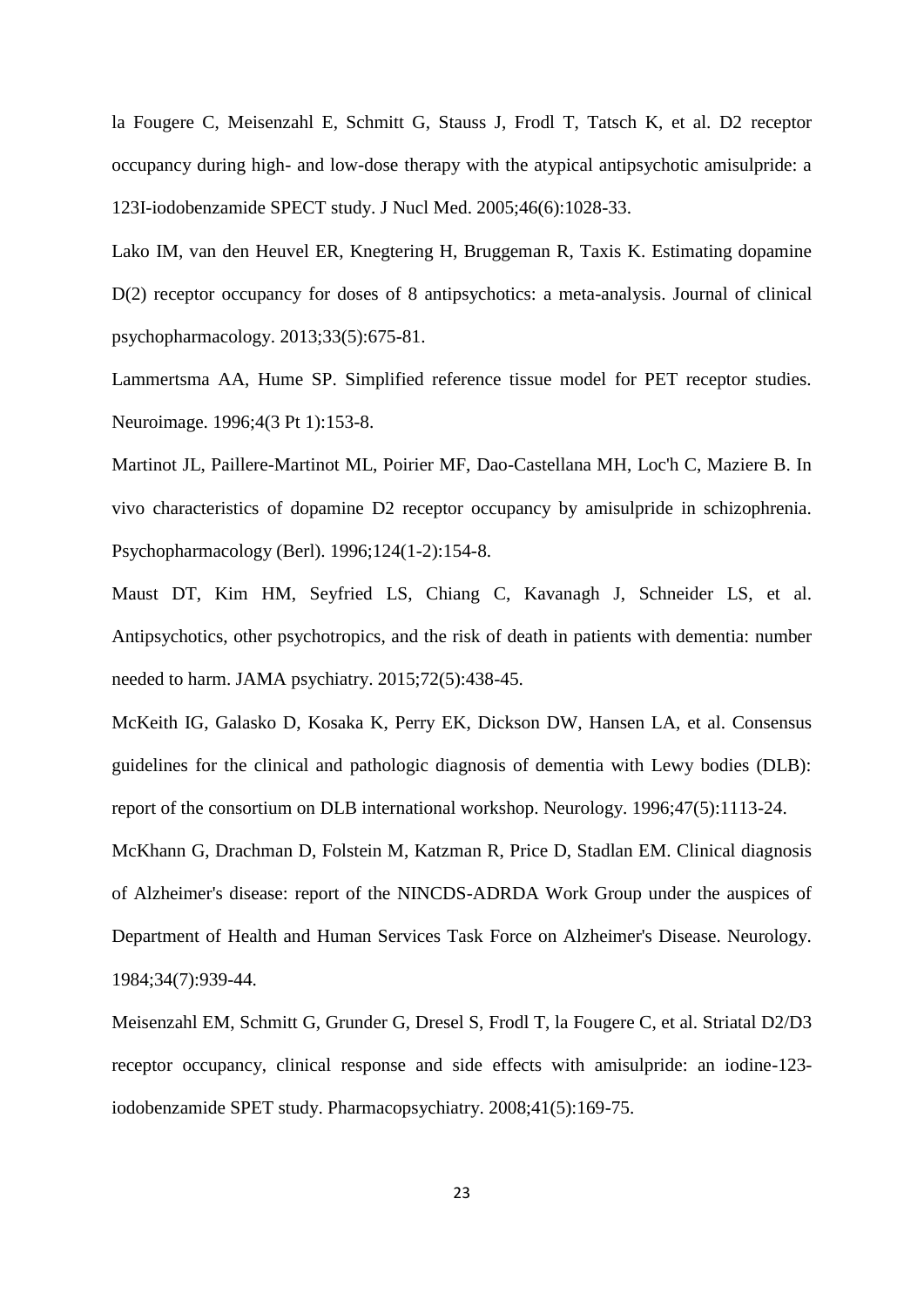Morris ED, Chefer SI, Lane MA, Muzic RF, Jr., Wong DF, Dannals RF, et al. Loss of D2 receptor binding with age in rhesus monkeys: importance of correction for differences in striatal size. J Cereb Blood Flow Metab. 1999;19(2):218-29.

Mukherjee J, Yang ZY, Brown T, Roemer J, Cooper M. 18F-desmethoxyfallypride: a fluorine-18 labeled radiotracer with properties similar to carbon-11 raclopride for PET imaging studies of dopamine D2 receptors. Life sciences. 1996;59(8):669-78.

Natesan S, Reckless GE, Barlow KB, Nobrega JN, Kapur S. Amisulpride the 'atypical' atypical antipsychotic--comparison to haloperidol, risperidone and clozapine. Schizophr Res. 2008;105(1-3):224-35.

Olsson H, Farde L. Potentials and pitfalls using high affinity radioligands in PET and SPET determinations on regional drug induced D2 receptor occupancy--a simulation study based on experimental data. Neuroimage. 2001;14(4):936-45.

Pretorius RW, Gataric G, Swedlund SK, Miller JR. Reducing the risk of adverse drug events in older adults. Am Fam Physician. 2013;87(5):331-6.

Reeves S, Bertrand J, D'Antonio F, McLachlan E, Nair A, Brownings S, et al. A population approach to characterise amisulpride pharmacokinetics in older people and Alzheimer's disease. Psychopharmacology (Berl). 2016;233(18):3371-81.

Reeves S, Brown R, Matthews D, Howard R, Grasby P. No effect of donepezil on striatal dopamine release in mild to moderate Alzheimer's disease. J Neurol Neurosurg Psychiatry. 2010;81(1):119-21.

Schmitt U, Kirschbaum KM, Poller B, Kusch-Poddar M, Drewe J, Hiemke C, et al. In vitro P-glycoprotein efflux inhibition by atypical antipsychotics is in vivo nicely reflected by pharmacodynamic but less by pharmacokinetic changes. Pharmacol Biochem Behav. 2012;102(2):312-20.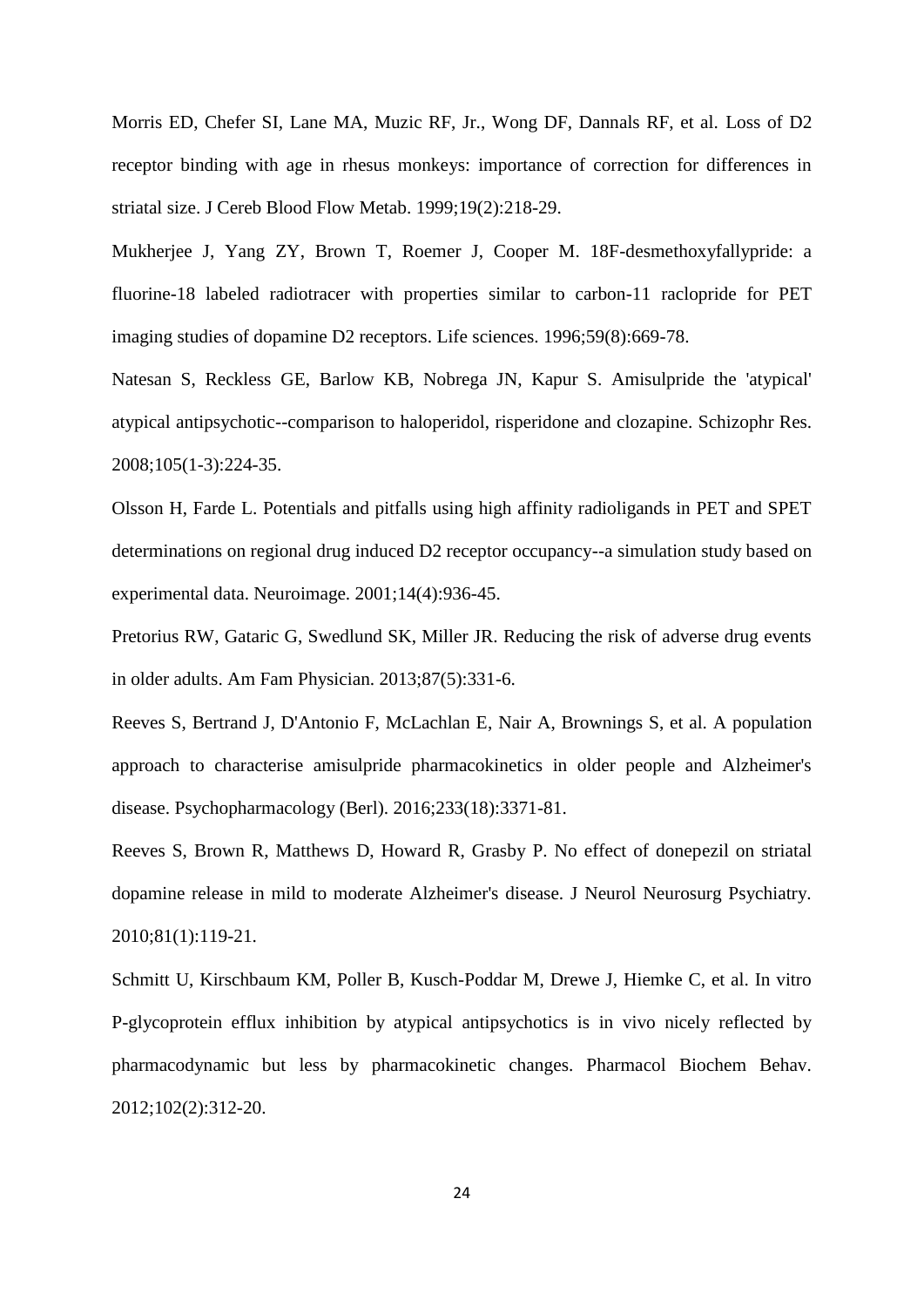Schneider LS, Tariot PN, Dagerman KS, Davis SM, Hsiao JK, Ismail MS, et al. Effectiveness of atypical antipsychotic drugs in patients with Alzheimer's disease. The New England journal of medicine. 2006;355(15):1525-38.

Seeman P. All roads to schizophrenia lead to dopamine supersensitivity and elevated dopamine D2(high) receptors. CNS Neurosci Ther. 2011;17(2):118-32.

Seeman P. Therapeutic occupation of dopamine D2 antipsychotic receptors in Alzheimer's disease. International journal of geriatric psychiatry. 2014;29(10):1096.

Seeman P, Van Tol HH. Deriving the therapeutic concentrations for clozapine and haloperidol: the apparent dissociation constant of a neuroleptic at the dopamine D2 or D4 receptor varies with the affinity of the competing radioligand. Eur J Pharmacol. 1995;291(2):59-66.

Sekhar G RS, Thomas S. Exploring The Interaction Of Amisulpride With Influx And Efflux Transporters Expressed At The Blood-Brain Barrier. Proceedings of the British Pharmacological Society Abstract. 2016;13(3):173P.

Sekine M, Maeda J, Shimada H, Nogami T, Arakawa R, Takano H, et al. Central nervous system drug evaluation using positron emission tomography. Clin Psychopharmacol Neurosci. 2011;9(1):9-16.

Simpson GM, Angus JW. A rating scale for extrapyramidal side effects. Acta psychiatrica Scandinavica Supplementum. 1970;212:11-9.

Sparshatt A, Taylor D, Patel MX, Kapur S. Amisulpride - dose, plasma concentration, occupancy and response: implications for therapeutic drug monitoring. Acta psychiatrica Scandinavica. 2009;120(6):416-28.

Stone JM, Davis JM, Leucht S, Pilowsky LS. Cortical dopamine D2/D3 receptors are a common site of action for antipsychotic drugs--an original patient data meta-analysis of the SPECT and PET in vivo receptor imaging literature. Schizophr Bull. 2009;35(4):789-97.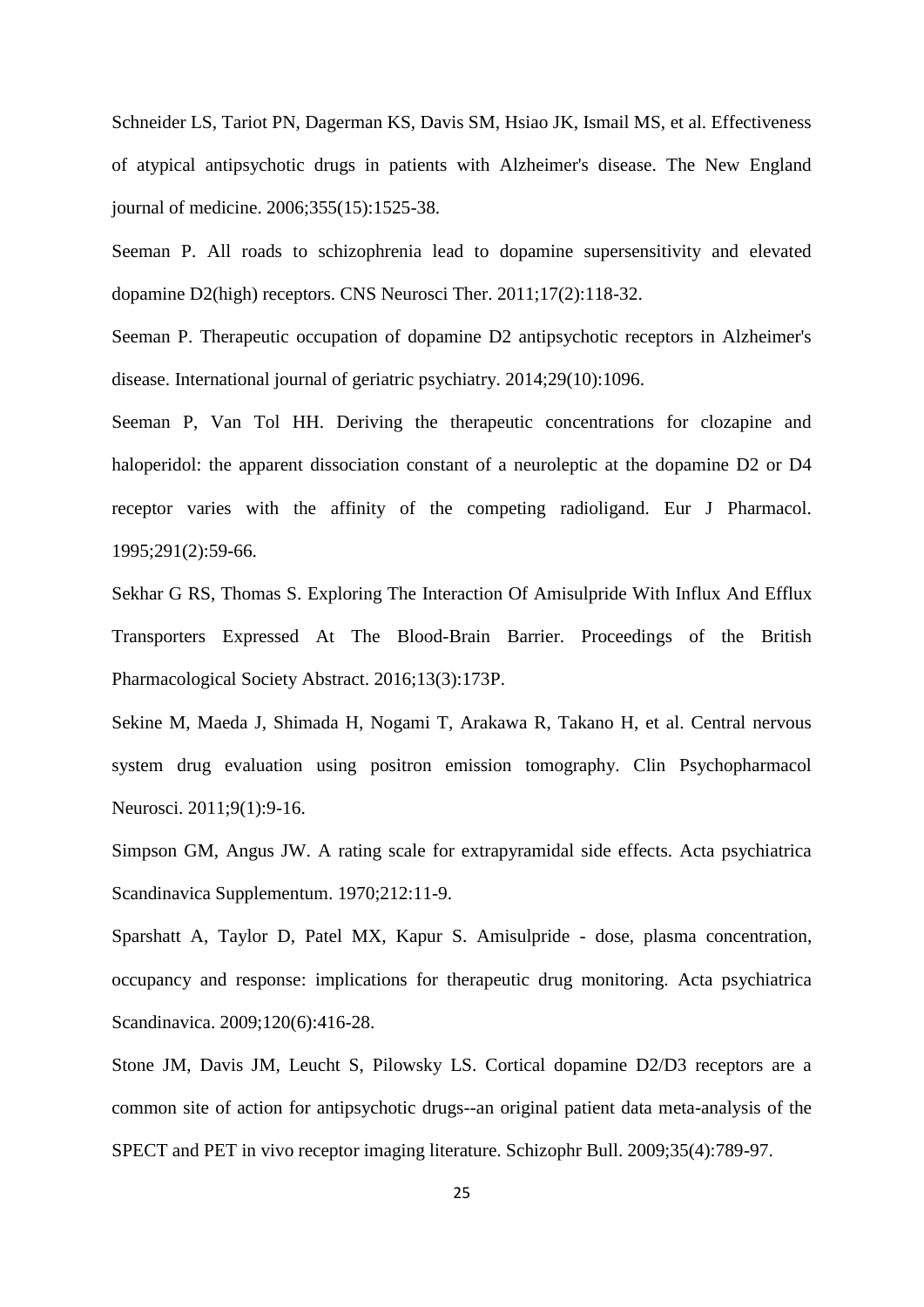Takano A, Suhara T, Ikoma Y, Yasuno F, Maeda J, Ichimiya T, et al. Estimation of the timecourse of dopamine D2 receptor occupancy in living human brain from plasma pharmacokinetics of antipsychotics. Int J Neuropsychopharmacol. 2004;7(1):19-26.

Tauscher J, Jones C, Remington G, Zipursky RB, Kapur S. Significant dissociation of brain and plasma kinetics with antipsychotics. Mol Psychiatry. 2002;7(3):317-21.

Tziortzi AC, Searle GE, Tzimopoulou S, Salinas C, Beaver JD, Jenkinson M, et al. Imaging dopamine receptors in humans with [11C]-(+)-PHNO: dissection of D3 signal and anatomy. Neuroimage. 2011;54(1):264-77.

Tzourio-Mazoyer N, Landeau B, Papathanassiou D, Crivello F, Etard O, Delcroix N, et al. Automated anatomical labeling of activations in SPM using a macroscopic anatomical parcellation of the MNI MRI single-subject brain. Neuroimage. 2002;15(1):273-89.

Uchida H, Kapur S, Mulsant BH, Graff-Guerrero A, Pollock BG, Mamo DC. Sensitivity of older patients to antipsychotic motor side effects: a PET study examining potential mechanisms. Am J Geriatr Psychiatry. 2009;17(3):255-63.

Uchida H, Mamo DC, Mulsant BH, Pollock BG, Kapur S. Increased antipsychotic sensitivity in elderly patients: evidence and mechanisms. The Journal of clinical psychiatry. 2009;70(3):397-405.

Uchida H, Suzuki T, Graff-Guerrero A, Mulsant BH, Pollock BG, Arenovich T, et al. Therapeutic window for striatal dopamine D(2/3) receptor occupancy in older patients with schizophrenia: a pilot PET study. Am J Geriatr Psychiatry. 2014;22(10):1007-16.

Uchida H, Takeuchi H, Graff-Guerrero A, Suzuki T, Watanabe K, Mamo DC. Dopamine D2 receptor occupancy and clinical effects: a systematic review and pooled analysis. Journal of clinical psychopharmacology. 2011;31(4):497-502.

Urquhart J. The electronic medication event monitor. Lessons for pharmacotherapy. Clinical pharmacokinetics. 1997;32(5):345-56.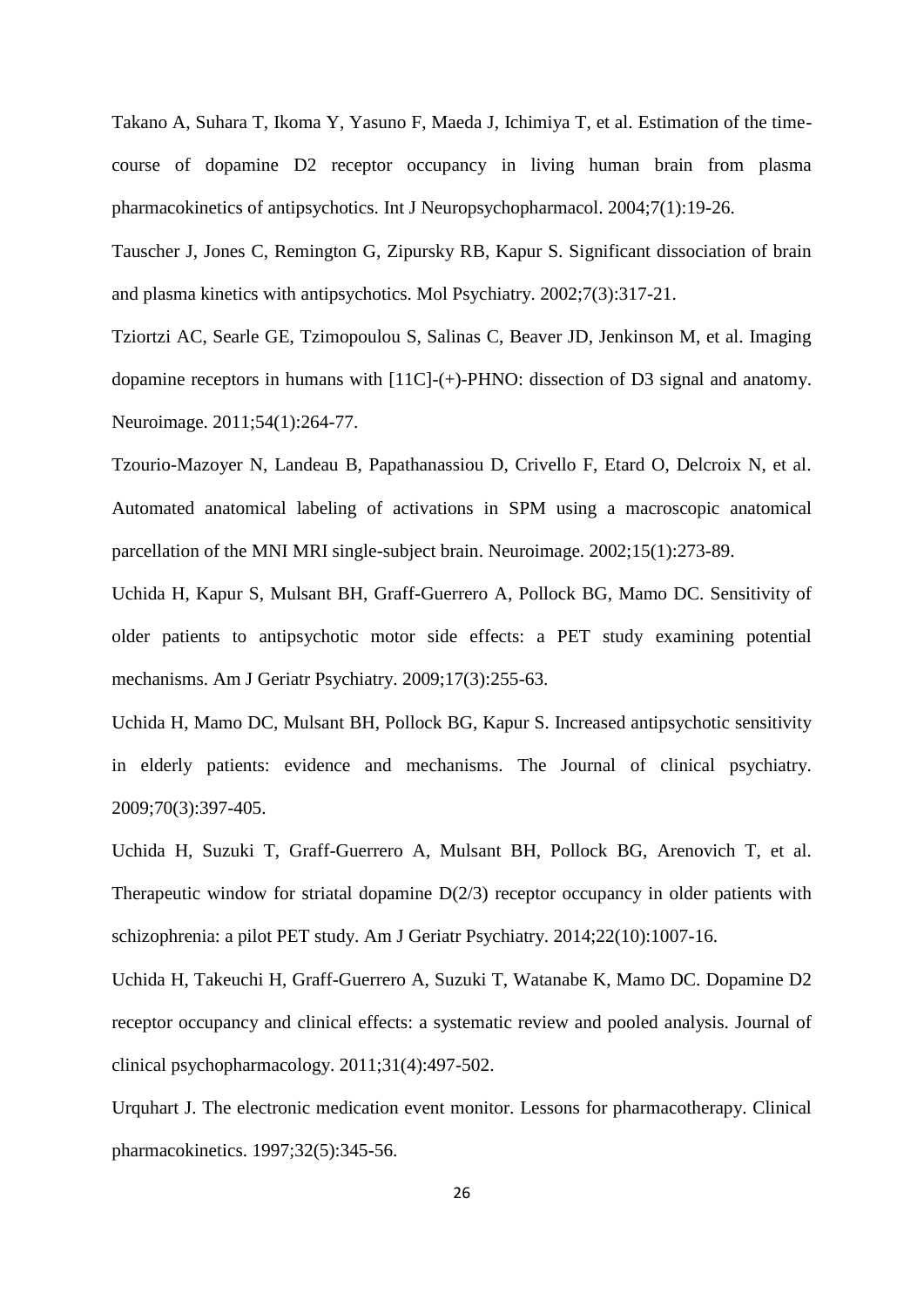Vernaleken I, Peters L, Raptis M, Lin R, Buchholz HG, Zhou Y, et al. The applicability of SRTM in [(18)F]fallypride PET investigations: impact of scan durations. J Cereb Blood Flow Metab. 2011;31(9):1958-66.

Vernaleken I, Siessmeier T, Buchholz HG, Hartter S, Hiemke C, Stoeter P, et al. High striatal occupancy of D2-like dopamine receptors by amisulpride in the brain of patients with schizophrenia. Int J Neuropsychopharmacol. 2004;7(4):421-30.

Volkow ND, Wang GJ, Fowler JS, Logan J, Schlyer D, Hitzemann R, et al. Imaging endogenous dopamine competition with [11C]raclopride in the human brain. Synapse. 1994;16(4):255-62.

Xiberas X, Martinot JL, Mallet L, Artiges E, Canal M, Loc'h C, et al. In vivo extrastriatal and striatal D2 dopamine receptor blockade by amisulpride in schizophrenia. Journal of clinical psychopharmacology. 2001;21(2):207-14.

Zeevi N, Pachter J, McCullough LD, Wolfson L, Kuchel GA. The blood-brain barrier: geriatric relevance of a critical brain-body interface. Journal of the American Geriatrics Society. 2010;58(9):1749-57.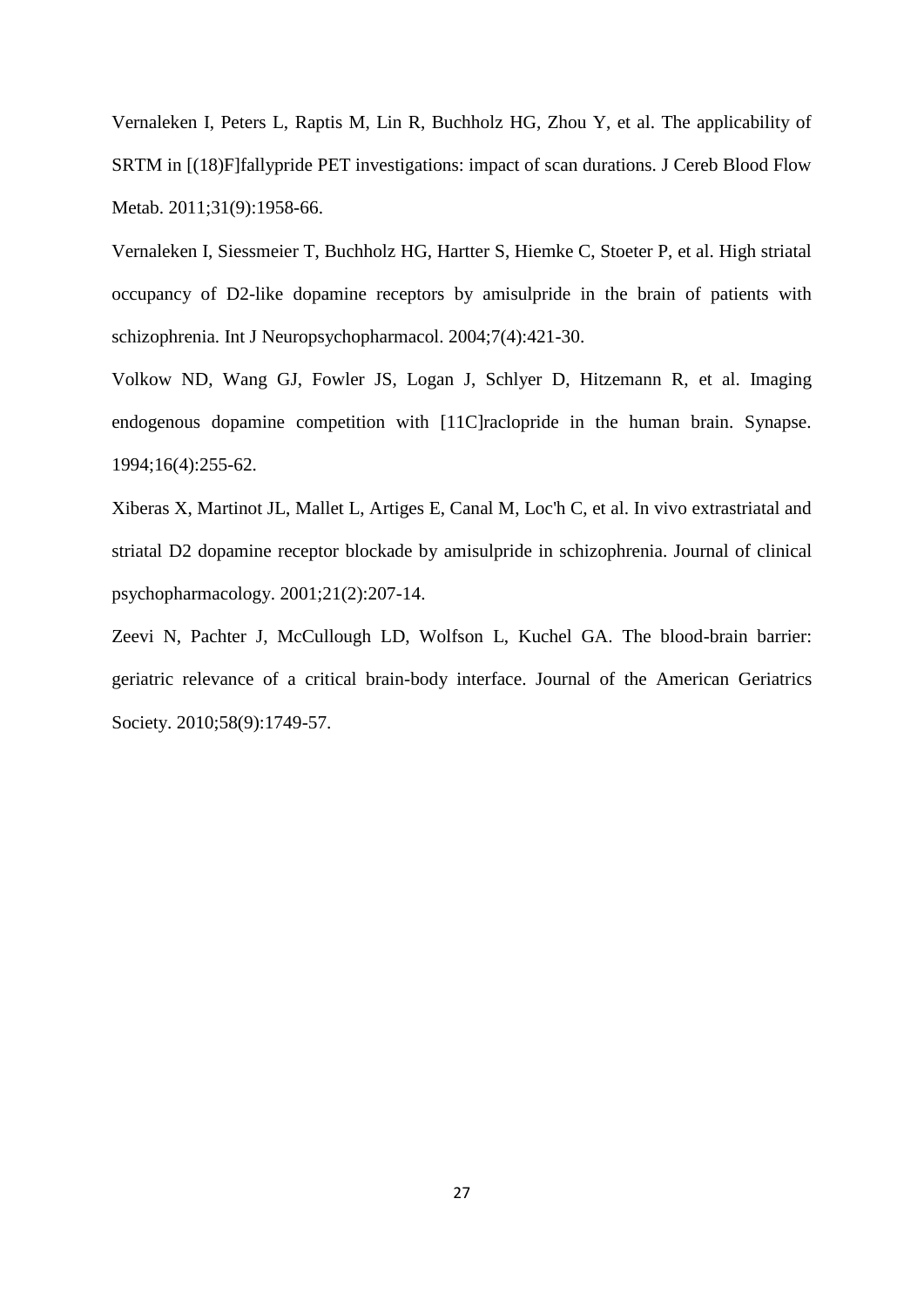# **Figure Legends**

# **Figure 1**. **Representative [<sup>18</sup>F] Fallypride images**

[18F]Fallypride uptake images are shown in a 69 year old woman with Alzheimer's disease, from left to right, A) before B) after 56 days treatment with amisulpride 50mg/day, and from top to bottom, in coronal and transverse views. Images are displayed using the same colour scale.

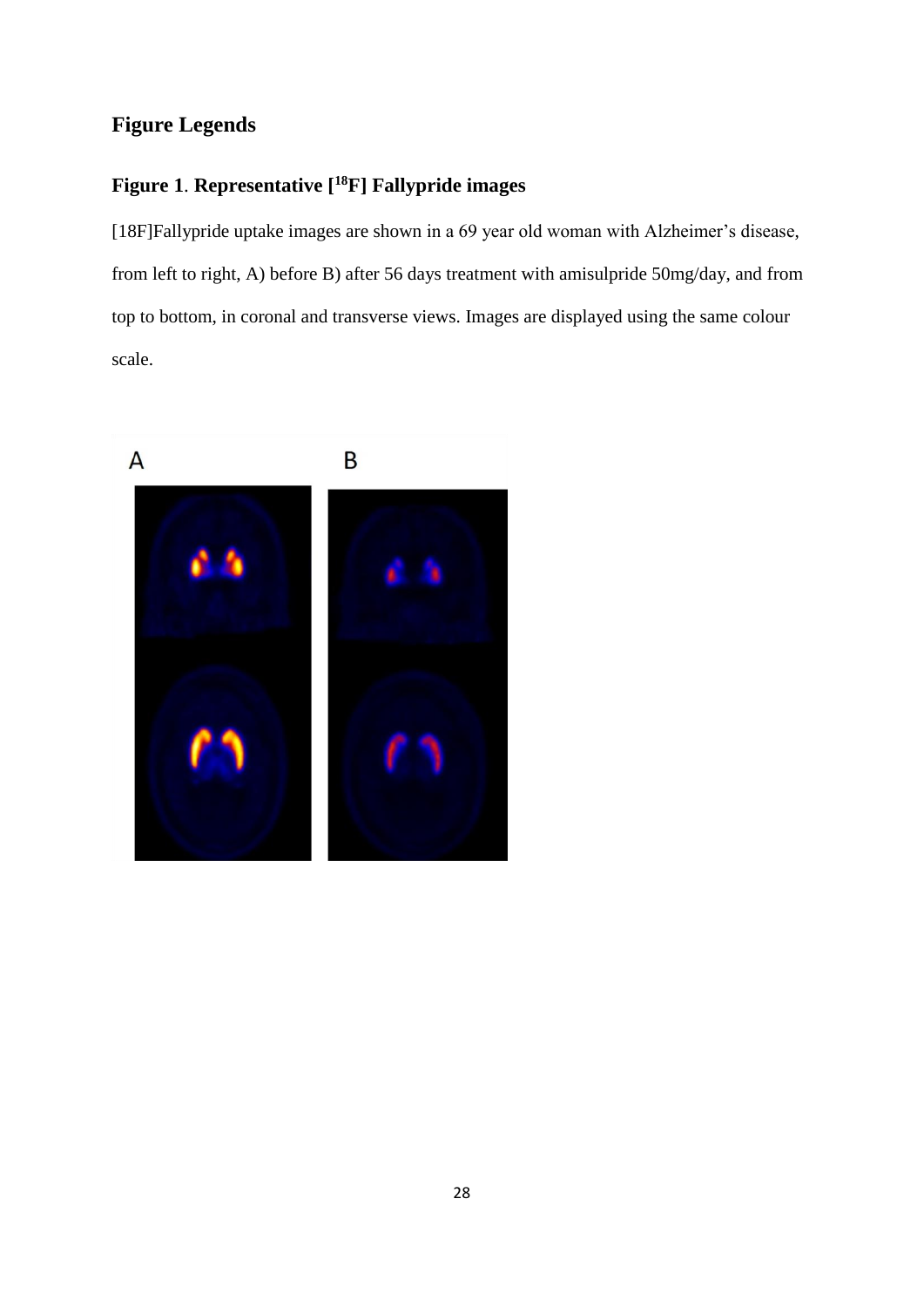# **Figure 2. PK-occupancy model and predictions**

From left to right, in A) caudate B) putamen C) thalamus and from top to bottom:  $[^{18}F]$ fallypride uptake pre and post treatment (lines connecting paired scans); visual predictive checks (VPC), 95% prediction intervals around 50<sup>th</sup> (pink) and 90<sup>th</sup> (blue) percentiles, overlaid to observed [<sup>18</sup>F]fallypride binding; and D2/3 receptor occupancies.

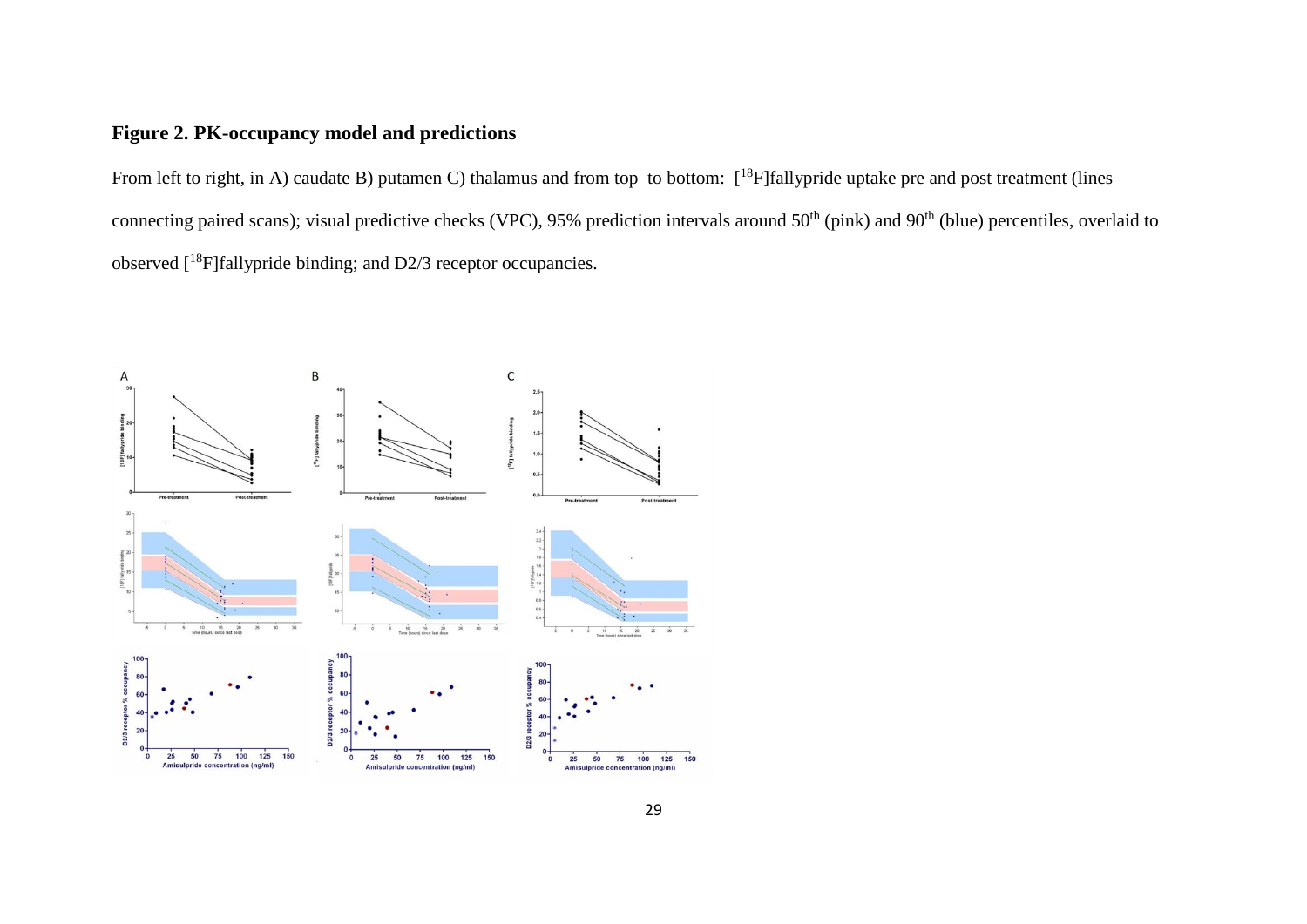# **Figure 3. Model estimated Caverage and corresponding occupancy**

From left to right, in A) caudate B) putamen C) thalamus, model estimates for C<sub>average</sub> across the dose titration range are plotted against corresponding D2/3 receptor occupancies, separated on the basis of EPS, present (red) or absent (blue).

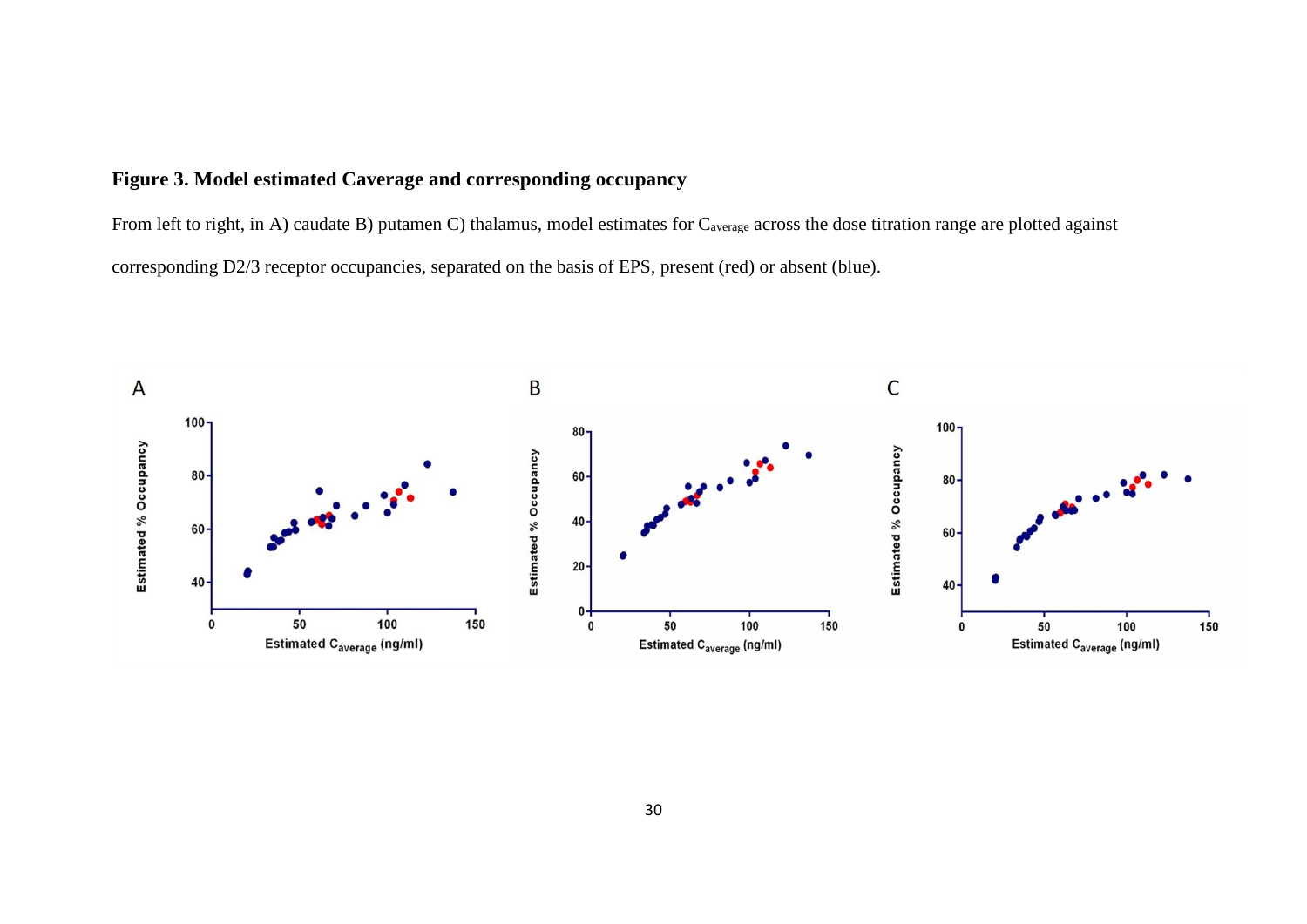| Table 1. Demographic and clinical characteristics of treated patients ( $n=28$ ) |                       |  |  |
|----------------------------------------------------------------------------------|-----------------------|--|--|
| <b>Characteristic</b>                                                            | <b>Values</b>         |  |  |
| Age, Mean +-SD (range)                                                           | 82.1+-6.6 (69-92)     |  |  |
| Men, Number (%)                                                                  | 11 (39)               |  |  |
| Mini Mental State Examination, Mean +- SD (range)                                | $17.7 + -5.4(7 - 26)$ |  |  |
| Ethnicity, Number (%)                                                            |                       |  |  |
| White British or Other                                                           | 16 (57)               |  |  |
| Black African, Caribbean or Other                                                | 12(43)                |  |  |
| Living status, Number (%)                                                        |                       |  |  |
| Living alone *                                                                   | 8(29)                 |  |  |
| Living with family                                                               | 17(61)                |  |  |
| Care Home                                                                        | 3(10)                 |  |  |
| Prescribed medication, Number (%)                                                |                       |  |  |
| Donepezil                                                                        | 9(32)                 |  |  |
| Memantine                                                                        | 4(14)                 |  |  |
| Antidepressant                                                                   | 3(10)                 |  |  |
| Benzodiazepines                                                                  | 4(14)                 |  |  |
| Symptom rating at baseline, Mean +-SD (range)                                    |                       |  |  |
| Delusions +                                                                      | $8.5 + -4(0-12)$      |  |  |
| Hallucinations <sup>+</sup>                                                      | $5.8 + -4.8(0 - 12)$  |  |  |
| Agitation +                                                                      | $5.5 + -4.4$ (0-12)   |  |  |
| Simpson Angus Scale                                                              | $0.25 + -0.6$ (0-2)   |  |  |

\* compliance aided by dossette box and/or informal and formal carers

† frequency x severity scores for the relevant Neuropsychiatric Inventory domain (maximum score of 12)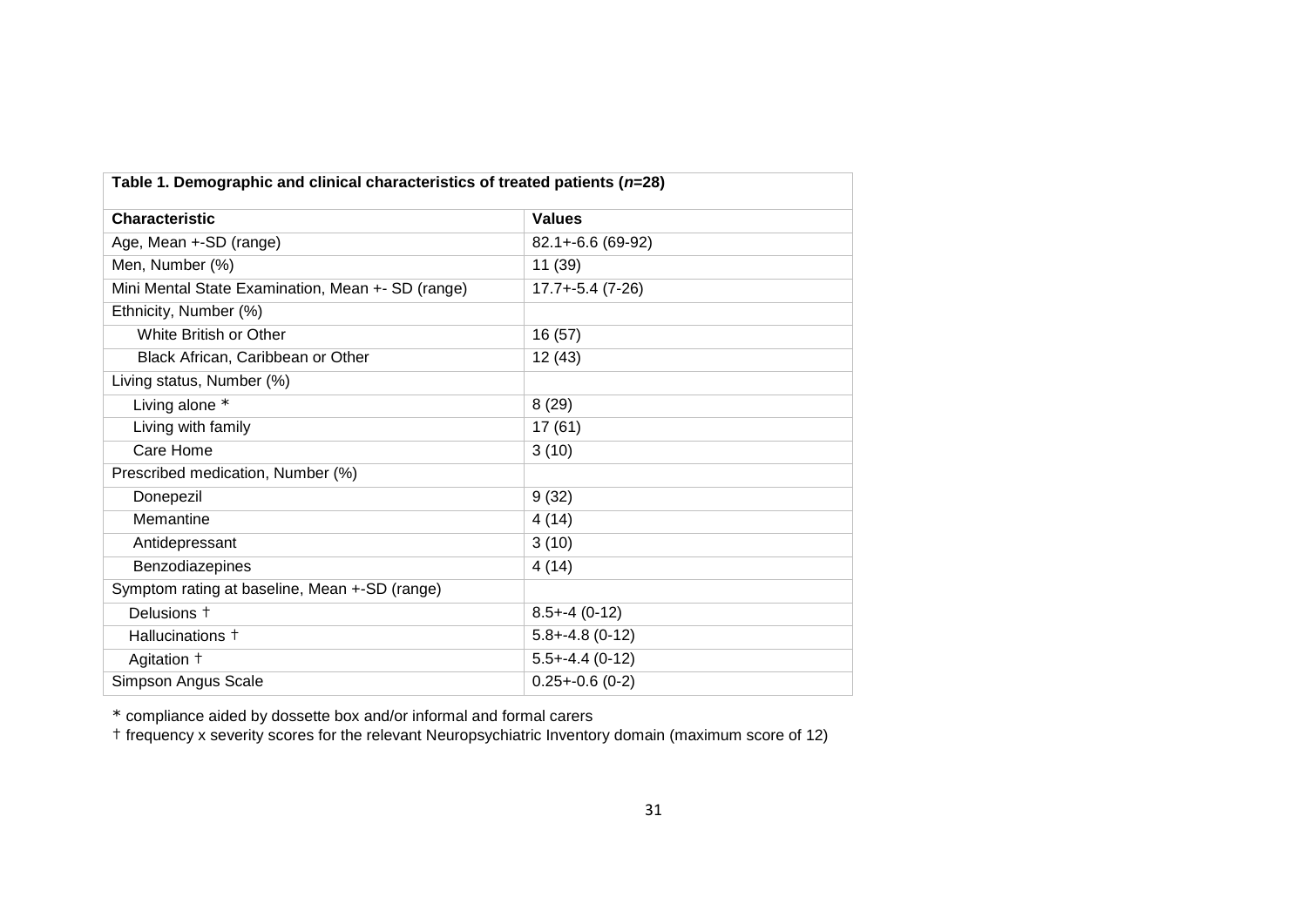| Table 2. Pharmacokinetic (PK)-D2/3 Receptor Occupancy Models |                        |                                      |                                      |  |
|--------------------------------------------------------------|------------------------|--------------------------------------|--------------------------------------|--|
| <b>Parameter</b>                                             | <b>Estimate (RSE%)</b> | Interindividual variability % (RSE%) | <b>Residual variability % (RSE%)</b> |  |
| PK model (oral 2 compartment)                                |                        |                                      | 17.6(5)                              |  |
| Absorption constant, ka (/L)                                 | 0.84(18)               | 46.8 (23)                            |                                      |  |
| Clearance from central compartment, CI (L/hr) * +            | 49.2 (7)               | 49.5 (10)                            |                                      |  |
| Central volume of distribution, V1 (L)                       | 452 (15)               | 46.2 (22)                            |                                      |  |
| Inter-compartmental clearance, Q (L/hr)                      | 112(16)                | 65.2 (19)                            |                                      |  |
| Peripheral volume of distribution, V2 (L)                    | 759 (11)               | 48.7 (17)                            |                                      |  |
| <b>PK- Caudate Imax model</b>                                |                        |                                      | 15.3(58)                             |  |
| <b>BPPRE</b>                                                 | 17.3(5)                | 13.5(40)                             |                                      |  |
| Imax(%)                                                      | 83.4 (11)              | 8.9(36)                              |                                      |  |
| $IC50$ (ng/ml)                                               | 19.1 (40)              | not estimated                        |                                      |  |
| $-2 \times \log$ likelihood = $-2104$                        |                        |                                      |                                      |  |
| Bayesian Information Criteria = - 1999                       |                        |                                      |                                      |  |
| PK- Putamen Imax model                                       |                        |                                      | 14.4(50)                             |  |
| <b>BP</b> <sub>PRE</sub>                                     | 23.0(5)                | 12.1(41)                             |                                      |  |
| Imax $(\%)$                                                  | 98.7 (33)              | 9.6(67)                              |                                      |  |
| $IC50$ (ng/ml)                                               | 61.3(70)               | not estimated                        |                                      |  |
| $-2x \log$ likelihood = $-2081$                              |                        |                                      |                                      |  |
| Bayesian Information Criteria = - 1975                       |                        |                                      |                                      |  |
| <b>PK-Thalamus Imax model</b>                                |                        |                                      | 17.2 (48)                            |  |
| <b>BPPRE</b>                                                 | 1.54(6)                | 17.5(33)                             |                                      |  |
| Imax %                                                       | 100(13)                | not estimated                        |                                      |  |
| $IC50$ (ng/ml)                                               | 29.5 (42)              | not estimated                        |                                      |  |
| $-2x \log$ likelihood = $2262$                               |                        |                                      |                                      |  |
| Bayesian Information Criteria = 2161                         |                        |                                      |                                      |  |

\* *Allometric scaling (power 0.75) fixed for weight on CL;* † *Power effect of -3.21 estimated for age on CL*

*BPPRE - baseline [ <sup>18</sup>F] fallypride binding potential*

*Imax - maximum inhibitory effect, expressed as a percentage D2/3 receptor occupancy*

*IC50 - amisulpride concentration needed to obtain 50% Imax* 

*RSE- relative standard error*